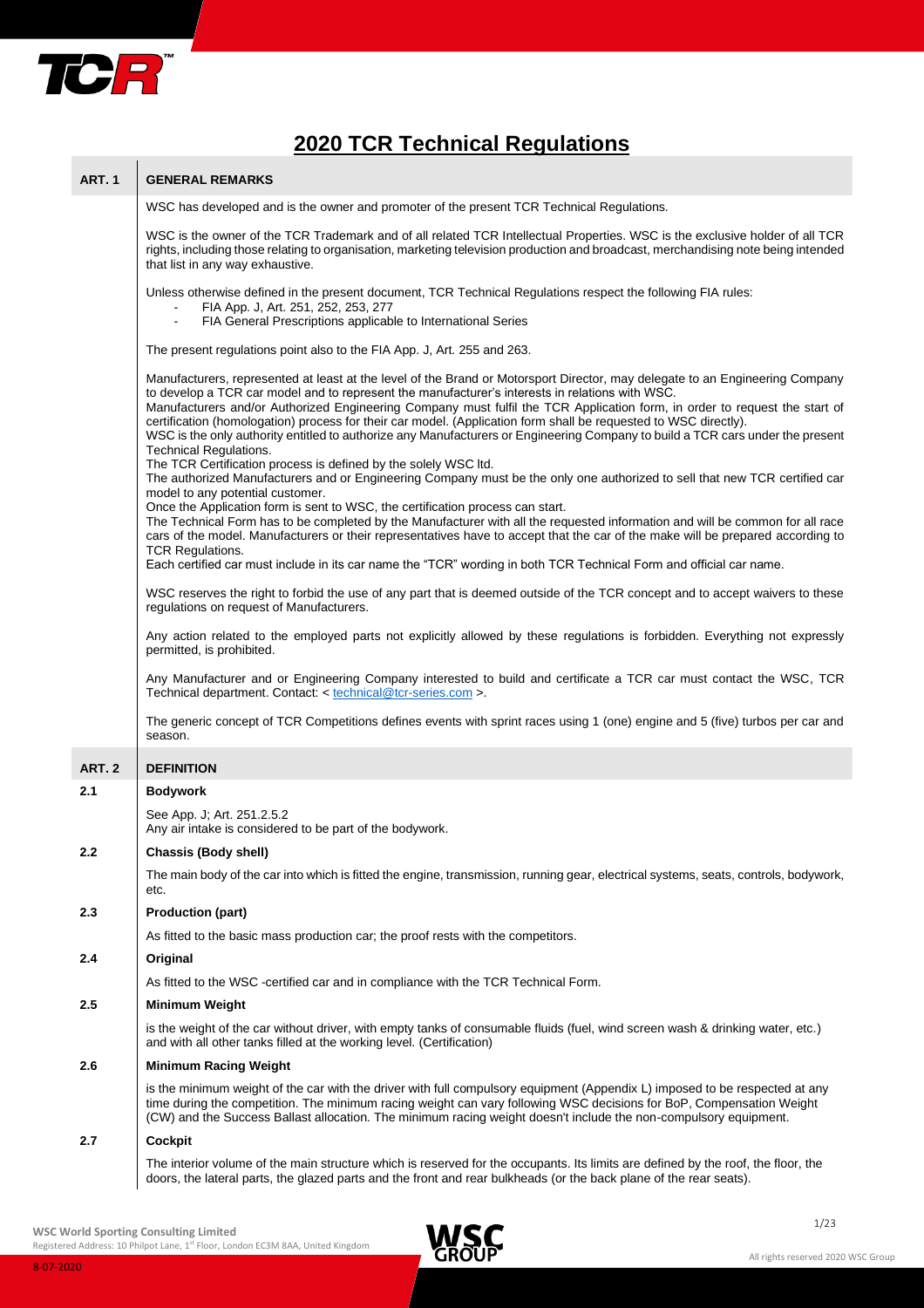

| 2.8    | <b>Turbo Charging</b>                                                                                                                                                                                                                                                                                                                                                                                                                                                                               |
|--------|-----------------------------------------------------------------------------------------------------------------------------------------------------------------------------------------------------------------------------------------------------------------------------------------------------------------------------------------------------------------------------------------------------------------------------------------------------------------------------------------------------|
|        | Increasing the mass of the charge of the fuel/air mixture in the combustion chamber (over the weight induced by normal<br>atmospheric pressure, ram effect and dynamic effects in the intake and/or exhaust system) using a turbo charger.                                                                                                                                                                                                                                                          |
| 2.9    | Location                                                                                                                                                                                                                                                                                                                                                                                                                                                                                            |
|        | A site defined relative to the production: centre line of the car, axles centre (middle of the wheelbase on the centre line),<br>cockpit, luggage compartment, engine compartment, wheel arches or any other area of the car.                                                                                                                                                                                                                                                                       |
| 2.10   | <b>Position</b>                                                                                                                                                                                                                                                                                                                                                                                                                                                                                     |
|        | The site defined by dimensions from the production car data, e.g. axles centre and centre line of the car. For position<br>evaluation will be used a tolerance of ±5mm.                                                                                                                                                                                                                                                                                                                             |
| 2.11   | <b>Telemetry</b>                                                                                                                                                                                                                                                                                                                                                                                                                                                                                    |
|        | The wireless data transmission between a car and the pit or to anyone connected with the entry of that car.                                                                                                                                                                                                                                                                                                                                                                                         |
| 2.12   | <b>Mass Production</b>                                                                                                                                                                                                                                                                                                                                                                                                                                                                              |
|        | The Minimum Production requested for eligibility of car models and parts coming from other cars like engine, turbocharger,<br>water cooler, intercooler, etc. is 5000 pieces / 12 consecutive months.                                                                                                                                                                                                                                                                                               |
| 2.13   | Model of car                                                                                                                                                                                                                                                                                                                                                                                                                                                                                        |
|        | All the identical cars belonging to a family (see below) and to a production series distinguishable by an identical conception<br>and identical external general lines of the bodywork, and by an identical mechanical conception of the engine and the<br>transmission to the wheels.                                                                                                                                                                                                              |
| 2.14   | <b>Family of car</b>                                                                                                                                                                                                                                                                                                                                                                                                                                                                                |
|        | Different series models belonging to one and the same production series of the same manufacturer.                                                                                                                                                                                                                                                                                                                                                                                                   |
| 2.15   | <b>Certification</b>                                                                                                                                                                                                                                                                                                                                                                                                                                                                                |
|        | The TCR Technical Form is the official documentation of TCR Cars certified by WSC.                                                                                                                                                                                                                                                                                                                                                                                                                  |
|        | The Technical Form may have Extensions: Variant Option (VO), Supply Variant (VF), Erratum (ER), Facelift (EV: minor mid-life<br>amendments) and Addendum (AD: additional information for previously certified parts), issued by WSC only.                                                                                                                                                                                                                                                           |
|        | During the 1 <sup>st</sup> season of a new car model development it will be possible for manufacturers to apply for a Temporary Technical<br>Form. Cars certified with Temporary Technical Form may be accepted on the grid by TCR Promoters, but will not mark points<br>in TCR Competitions, Series, Class or Championships until the TCR Certification process is not terminated, will be only loaned<br>by manufacturers to customer team, however may be sold with specific WSC authorisation. |
|        | TCR Promoter shall secure that these rules are respected by their Sporting Regulations.                                                                                                                                                                                                                                                                                                                                                                                                             |
| 2.16   | <b>OEM (Original Equipment Manufacturer)</b>                                                                                                                                                                                                                                                                                                                                                                                                                                                        |
|        | OEM is a manufacturer of the mass-produced cars and the supplier of the original spare parts.                                                                                                                                                                                                                                                                                                                                                                                                       |
| 2.17   | Reference Part, Component or Unit                                                                                                                                                                                                                                                                                                                                                                                                                                                                   |
|        | Certificated part, electronic control unit or aggregate listed by WSC, which are deposited with the technical delegate and can<br>be installed in the race cars on his decision at any time of the competition.                                                                                                                                                                                                                                                                                     |
| 2.18   | OEM Part                                                                                                                                                                                                                                                                                                                                                                                                                                                                                            |
|        | Component coming from any OEM mass produced car and in normal sale.                                                                                                                                                                                                                                                                                                                                                                                                                                 |
| 2.19   | WSC Itd.                                                                                                                                                                                                                                                                                                                                                                                                                                                                                            |
|        | WSC Ltd is the exclusive owner of the TCR concept, TCR Technical Regulations and all IP rights related to TCR                                                                                                                                                                                                                                                                                                                                                                                       |
| 2.20   | <b>Catalogue Parts</b>                                                                                                                                                                                                                                                                                                                                                                                                                                                                              |
|        | Parts offered for sale as specified in the company's published commercial catalogues.                                                                                                                                                                                                                                                                                                                                                                                                               |
| 2.21   | <b>Endurance Race</b>                                                                                                                                                                                                                                                                                                                                                                                                                                                                               |
|        | Races longer than 2h are considered as Endurance Race.                                                                                                                                                                                                                                                                                                                                                                                                                                              |
| ART. 3 | <b>REGULATIONS</b>                                                                                                                                                                                                                                                                                                                                                                                                                                                                                  |
| 3.1    | Role of the WSC                                                                                                                                                                                                                                                                                                                                                                                                                                                                                     |
|        | The present Technical Regulations is reserved to any TCR Authorized Series, Cup-, Classes or Championships and is issued<br>only by WSC ltd.                                                                                                                                                                                                                                                                                                                                                        |
|        | The basic principles of the TCR Competitions, Series, Cup-, Classes or Championships are the respect of a Weight/Power Ratio<br>and of Balance of Performance (BoP).                                                                                                                                                                                                                                                                                                                                |
|        | WSC will:<br>Certificate TCR cars                                                                                                                                                                                                                                                                                                                                                                                                                                                                   |

2/23 **WSC World Sporting Consulting Limited**

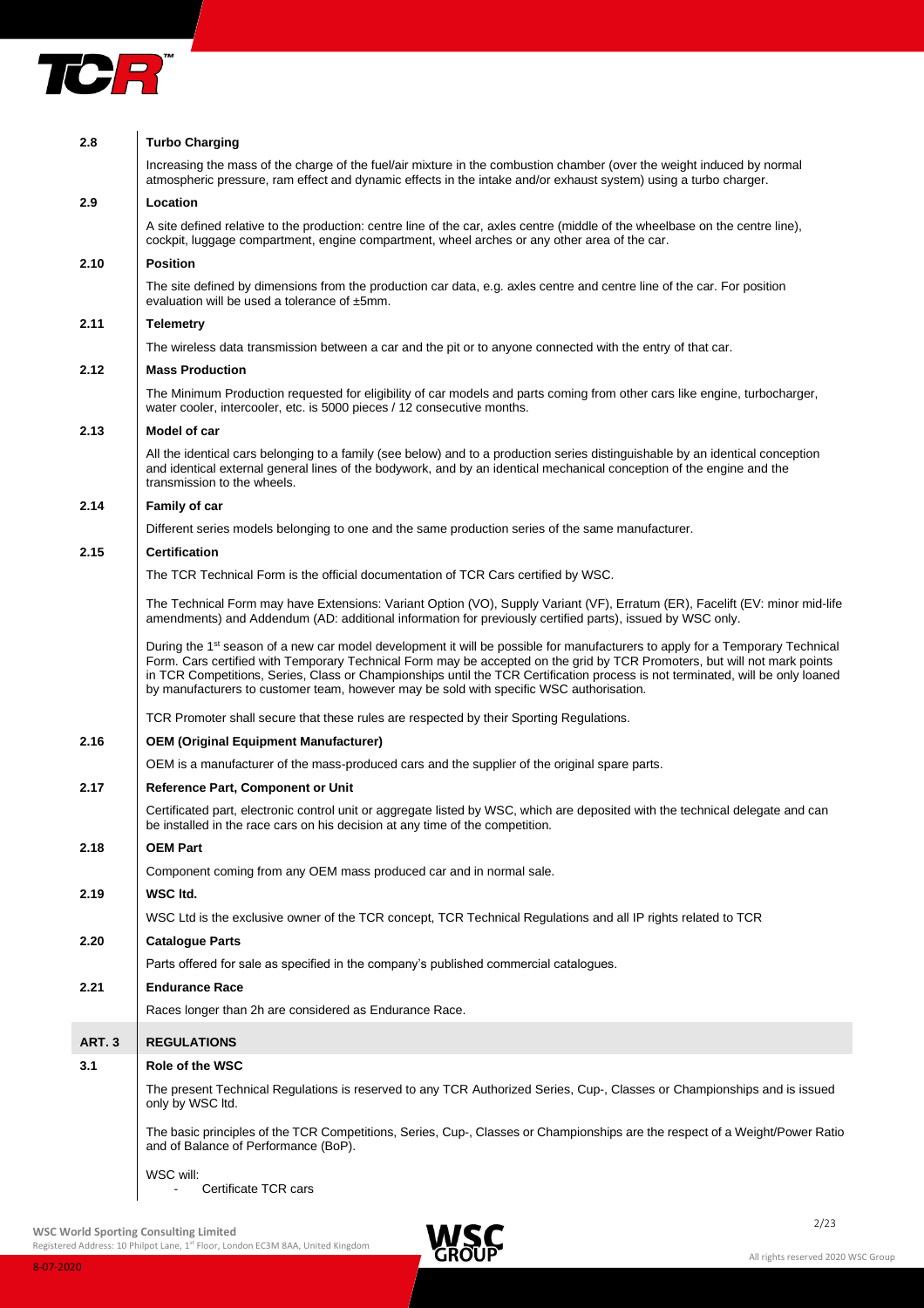

- Develop with specialised companies and offer to interested manufacturers different TCR Racing Components like Engine, Limited Slip Differential, Brake Parts, etc. to be used in the condition of present regulations.
- Ensure the BoP at the start of the any TCR Competitions, Series, Cup, Classes or Championships and take all necessary decision to keep it through the season. WSC will release the 1st official BOP and will communicate it to any TCR Promoter before the Competitions start.

All WSC decisions regarding the regulations will be communicated by means of TCR Technical Bulletins and TCR Notifications.

# **3.2 Eligible cars**

Eligibility criteria for TCR Car:

- Only front-wheel drive cars are eligible.
- The cars correspond to FIA Homologation Criteria for Touring Cars (FIA Group A).
- The model of car is produced by an OEM and belongs to a mass-produced family.
- 4/5 doors
- Minimum length 4.2m
- Mono turbo charged 4-stroke petrol mass production Engines with cylinder capacity from 1750cm<sup>3</sup> to maximum 2000cm³.
- Hybrid propulsion is not allowed.

WSC reserves the right to accept other cars, when the general characteristics match with the TCR concept. WSC reserves also the right to approve or to refuse applications which might not be in compliance with the above criteria.

Without a WSC authorization only one Technical Form per car model will be accepted. The Technical Form Number and the certificating manufacturer will be documented on the WSC List, accordingly to the TCR Certification Manual.

For certification of a new TCR car model, a Manufacturer must produce a minimum of ten (10) racing cars in the 12 consecutive months starting with the date of the Application.

Each order for TCR racing cars must be processed within 3 months from the release of the TCR Technical Form by WSC. Manufacturer must provide WSC within 3 months from the TCR car model certification, with their TCR Car model brochure and spare part list, detailed with costs and delivery time. WSC must approve those documents before any release. If the information received are not satisfactory and not received on time, WSC has the right to withdraw the certification of that TCR car Model without any further notice and the car model will be removed from the TCR Certified car list.

Each TCR car, identified through the chassis no., will receive individually an original Technical Form and will be included in the TCR Certified car list.

New race car models will be allowed to take part to TCR Competitions, Cup, Series, Classes or Championships Races before final certification for tests purposes without scoring points but being classified. The Draft of the Technical Form will be presented to WSC 30 days before the 1<sup>st</sup> entry in a TCR event.

# **3.3 Compliance with the regulations**

All vehicles must be conformed to these regulations, TCR Technical Form, TCR Technical Passport (whenever applicable) and TCR Notifications and Technical Bulletins.

All parts not mentioned in these regulations have to remain those from the basic production car or another production model of the same manufacturer and correspond to the Manufacturer's Parts Catalogue for the produced model and may not be modified in any way.

In case of doubt about the conformity of any part the Technical Delegate may ask the opinion of the car's manufacturer or request the replacement with a reference part without any further explanation. All cost of such operations will be covered by the **Competitor** 

Teams will deliver on request to the TCR technical staff following information regarding TCR cars:

- Data from team's data logger
- Video footage from team's camera
- Any other technical documentation

Upon request, manufacturers will deliver to the TCR technical staff any technical information regarding TCR cars.

WSC has the right to collect and archive all information regarding TCR cars.

It is the duty of each competitor to assure the Scrutineers and the Stewards of the competition that his car complies with these regulations in their entirety at all times during a competition.

All costs of the technical checks will be supported by competitors.

A car, the construction of which is deemed to be dangerous, may be excluded by the Stewards.

## **3.4 Measurements**

All cars' measurements must be taken while the car is stationary on a flat horizontal surface in the location stated in the Sporting or in the Supplementary Regulations.

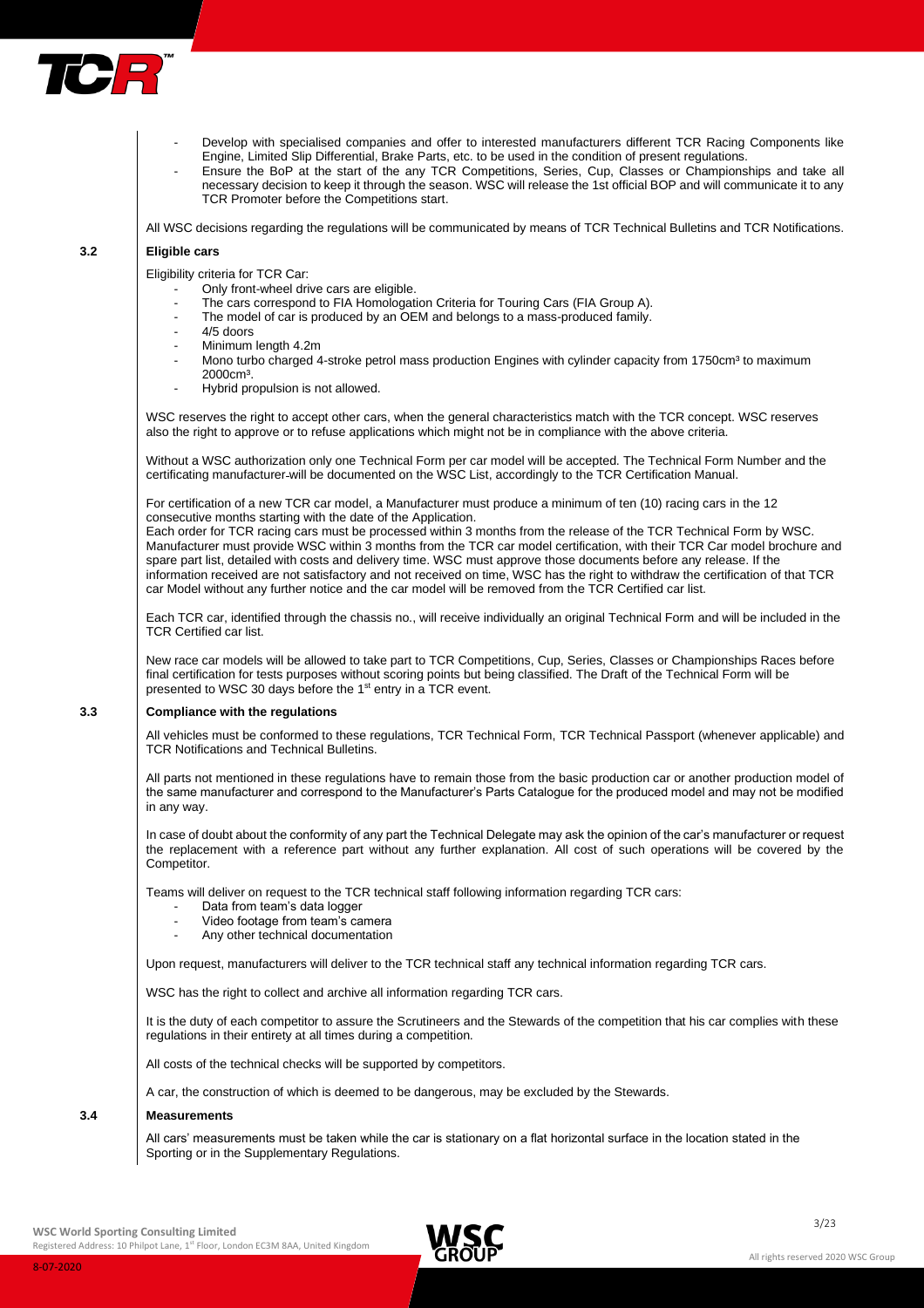

# **3.5 Material**

Titanium or magnesium alloys, ceramic or exotic materials and sophisticated coatings are not permitted unless used for the production part or explicitly authorised by these regulations.

All flexible supports (engine, transmission, sub frames, etc.) may be replaced by stiffer brackets with same functional dimensions. If not otherwise defined by the present regulations the aggregate's position may not be modified. (Certification)

External bodywork parts may be repaired by adding material respecting the certified properties (minimum weight, functional shape, etc.). Such operation needs the approval of the technical delegate.

Any mechanical elements specified by mass catalogues for threaded fixations (e.g. bolts, studs, nuts, washers) may be freely used in respect of these regulations, maintaining the material, to assemble and correctly adjust different parts.

# **3.6 Data logging**

The car must be fitted with the scrutineering data logging system providing following data (Certification):

- Speed of the 4 wheels
- Engine revs & timing
- Longitudinal acceleration
- Lateral acceleration
- Throttle pedal position
- Throttle valve position and of any other control element
- Engine load target & delivered Engine load (if the Throttle Valve doesn't follow the Throttle Pedal Position)
- Engine Water Temperature
- Team Inlet air temperature in the manifold
- 2<sup>nd</sup> Inlet air temperature in the manifold (monitored by an additional sensor)
- Boost pressure (monitored by an additional sensor)
- Front & Rear Brake Calliper pressure
- Lap trigger
- Team Lambda-signal
- 2<sup>nd</sup> Lambda-signal (monitored by an additional sensor with separate Lambda-module)
- Ignition angle timing
- Injection duration, start & end
- injection fuel pressure
- camshafts timing & positions

- GPS (TV or radio antennas must be at least 30cm away from the official GPS antennas. If necessary, antennas will be moved to guarantee correct GPS signal.

- Steering wheel angle
- Launch-control button
- Gear position

WSC will decide and communicate the list of stand-alone sensors or of other independent monitoring systems for each model. (Certification)

For cars certified until 2019:

The Scrutineering Data Logger system consisting of an "memotec" evo4 or evo5 box and a TCR kit (specific bracket, sensors and loom) must be installed corresponding to the instructions.

Contact to**: memotec GmbH**:

Bauwaldstrasse 1, 75031 Eppingen, Germany Phone: +49.7260.920440; Fax: +49.7260.920444 Mail: [< info@me-mo-tec.de](mailto:info@me-mo-tec.de) >; Web: [< www.me-mo-tec.de](http://www.me-mo-tec.de/) >

Manufacturers will offer for sale race cars equipped with scrutineering data logging system.

The collected data will\_remain at WSC disposal.

The scrutineering data logger may not be used as Team Data Logger and may not be accessed by the team. On request, competitors receive recorded data of their own scrutineering data logger, to verify own sensor values.

For cars certified from 2020 onward the Scrutineering Data Logger is integrated in Engine TCR ECU. Fitting instructions for scrutineering data logger and basic configuration file for the integrated logger containing all official channels is provided by WSC Technical Department. Manufacturers are not allowed to remove or modified scrutineering channels, but they may use logged data and add their own channels to the configuration.

Only cars using the Engine TCR ECU may use the official air temperature sensor from the Scrutineering Data Logging System for the engine management.

The use of Team Data Logger is allowed. The Team will allow access to the TCR Technical Delegate to the data of Team Data Logger at any time.

Team Data Logger with removable memory devices are allowed.

The use of following sensors is not allowed: - Pitot tube

**WSC World Sporting Consulting Limited**

Registered Address: 10 Philpot Lane, 1st Floor, London EC3M 8AA, United Kingdom

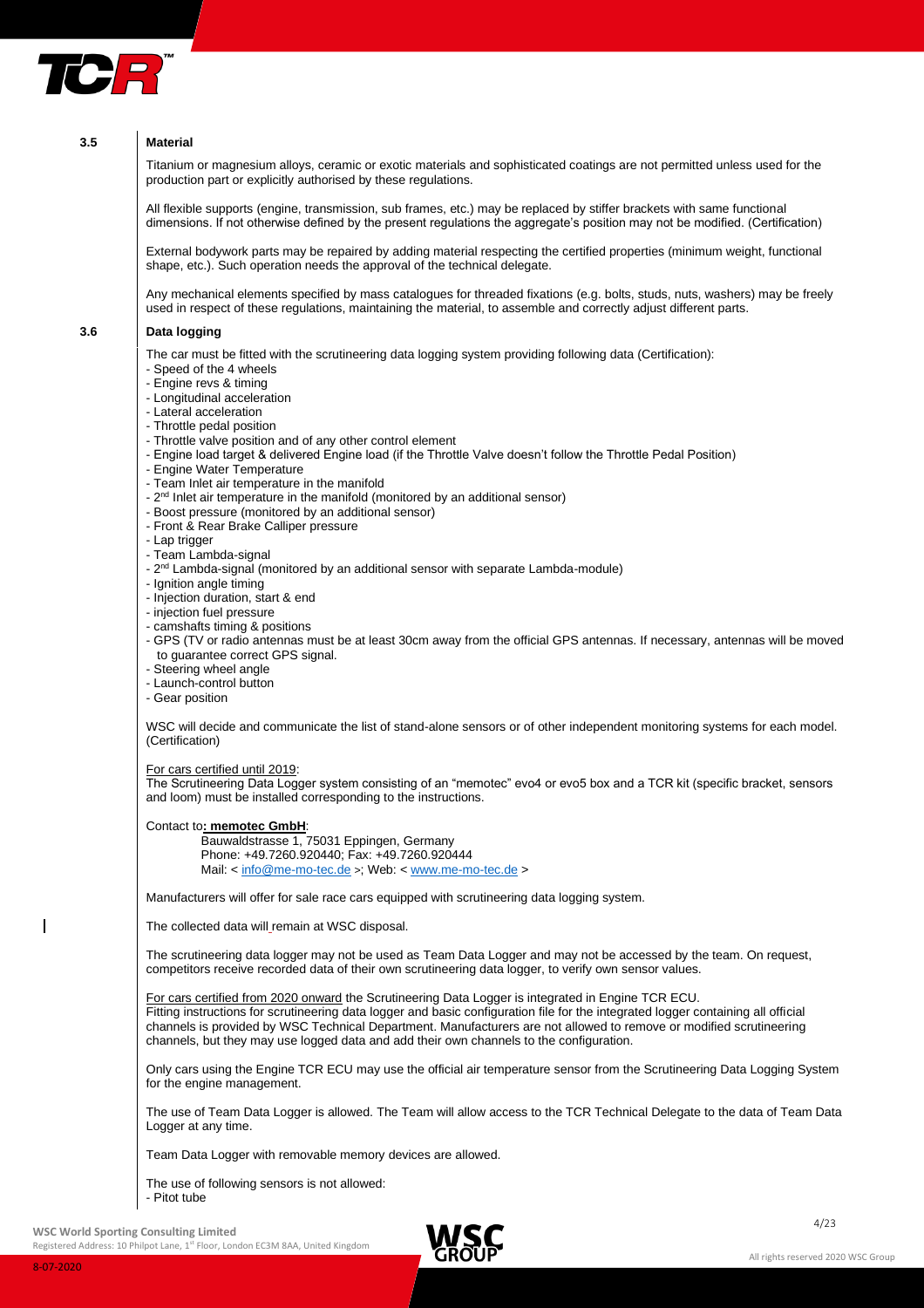

#### - Tire pressure

- Tire internal and external temperature including the running surface
- Non-contact ground distance sensors (Suspension travel potentiometers are allowed)
- Inertial platform
- Turbine speed
- Combustion pressure
- Sensors using wireless data transmission
- Engine torque sensors
- Load cell on power train, running gear and suspension mounting points.
- non-contact sensors (temperature, distance, optical car speed sensors, dedicated yaw sensors, etc.)

Allowed Sensor Technologies:

- Electric-resistor-based sensors with direct contact to the measured item
- MEMS (micro electromechanical systems) sensors
- GPS up to 10Hz
- Magnetic field sensor
- Pressure sensors based on membrane technology
- Mass Production Sensor Cluster

Not Allowed Sensor Technologies:

- contactless distance and temperature sensors
- DGPS (Differential Global Positioning System)
- Piezo technology (exception: engine knock sensor)

#### **3.7 Telemetry**

The use of telemetry is forbidden.

For Endurance Events only it is allowed to use Catalogue Telemetry Systems working on public mobile phone network specified in the TCR Regulation for Endurance Races. Technical Delegates will have access to the telemetry systems and data.

#### **3.8 Driving aids**

Driving aids are not permitted.

If the race car using mass production engine management cannot be operated without the Driving Aids, the mass production systems including mechanical parts and Electronic Control Units [Anti-lock Braking System (ABS), Electronic Stability Program (ESP) & Traction Control System (TCS) not included] may be used on condition that the original hardware and software are maintained (only changes to the wiring are permitted). It is not allowed to the driver sitting in the car to change settings. The systems may be also switched off or removed (Certification).

The pit speed limiter and the launch control (as described below) are permitted. For the launch control 1 (one) additional engine rev-limiter is allowed. The rev-limiter is activated and stopped by the driver and is constant during the launch control phase. There is no closed loop control considering engine revs, wheel speed and clutch actuation allowed.

Other constant rev-limiter(s) is (are) permitted for imposed speed limits (pit speed, virtual safety car, circuit sections with speed limit, etc.). (Certification)

ABS as Endurance Option is permitted. (VO Certification at any time)

#### **3.9 Balance of Performance (BoP)**

All Manufacturers must communicate the requested specific numbers for the definition of the numeric model for the BoP evaluation.

Manufacturers will present certified TCR cars at all BoP tests sessions at TCR invitations.

Parameters which may be modified for BoP at any time of the season:

- Minimum Racing Weight; max. penalty 70kg; max. weight reduction 10kg
- Engine performance level implemented by monitored electronic components (90%, 92.5%, 95%, 97.5%, 100% and 102.5% named level "1" to "6")
- Smaller boost pressure steps implemented between the aforementioned engine performance levels
- Minimum Ride Height (set-up range 80mm ±20mm)
- Compensation Weight (CW) calculated with automatic formula communicated by Technical Bulletin.
- The Minimum Racing Weight's upper limit is 1,365 kg.

All engine performance relevant parameters will be monitored related to engine speed according to methods defined by Technical Bulletins.

WSC reserves the right to take further measures in order to guarantee proper BOP and to release different BOP for Endurance Competition.

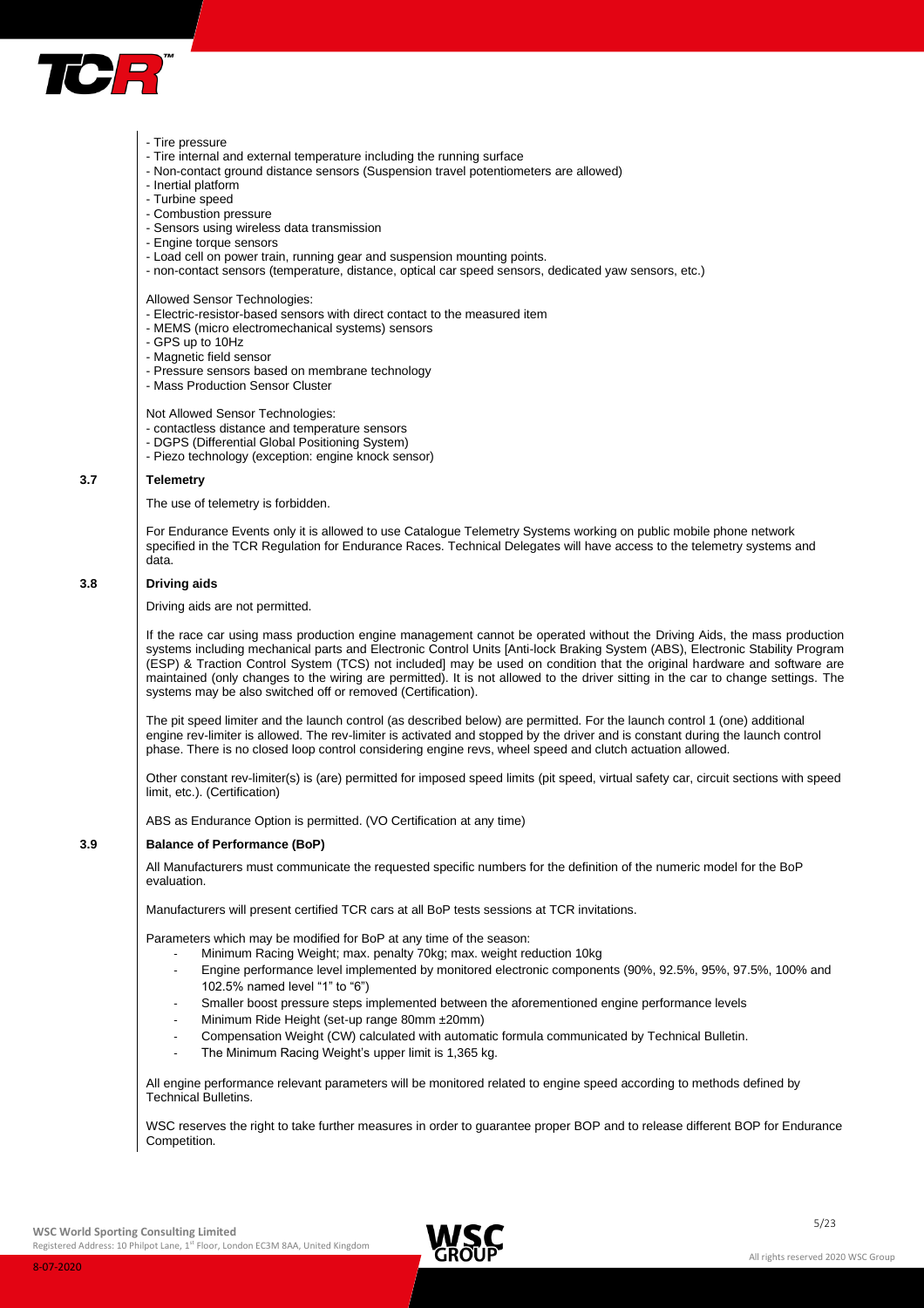

| 3.10   | <b>Period of Certification</b>                                                                                                                                                                                                                                                                                                    |
|--------|-----------------------------------------------------------------------------------------------------------------------------------------------------------------------------------------------------------------------------------------------------------------------------------------------------------------------------------|
|        | WSC will release 1 (one) Technical Form per model frozen for 3 (three) years starting from the date of the final certification.                                                                                                                                                                                                   |
|        | Each Competitor must have at the scrutineering the original stamped and signed TCR Technical Form for each car.                                                                                                                                                                                                                   |
|        | TCR Technical Form can be requested at $\lt$ form @ tcr-series.com >.                                                                                                                                                                                                                                                             |
|        | Face lifts are not considered as new cars. It will be possible to change only the modified body shell parts on the production car.                                                                                                                                                                                                |
|        | For the 2016 certified cars the 3 years period will start also 2017.                                                                                                                                                                                                                                                              |
|        | Technical Form's modification will be allowed during the season only for following reasons:<br>Safety<br>$\overline{\phantom{a}}$<br>Reliability<br>$\overline{\phantom{a}}$<br>Obvious lack of performance<br><b>Allowed Variant Options</b>                                                                                     |
| ART. 4 | <b>BODYWORK</b>                                                                                                                                                                                                                                                                                                                   |
| 4.1    | <b>Chassis (Certification)</b>                                                                                                                                                                                                                                                                                                    |
|        |                                                                                                                                                                                                                                                                                                                                   |
|        | The chassis cannot be modified unless permitted by the present regulations.<br>All chassis modifications including the removal of unused supports have to be certified in the Technical Form.                                                                                                                                     |
|        | Following condition must be respected:                                                                                                                                                                                                                                                                                            |
|        | Width of bodywork: Maximum 1950mm<br>All chassis modifications have to be approved by WSC.<br>$\overline{\phantom{a}}$                                                                                                                                                                                                            |
|        | If not otherwise defined by the present regulations any non-movable element must be attached with the use of tools.                                                                                                                                                                                                               |
|        | Wheel arch modifications allowed, for the sole purpose to accommodate race tyres.<br>$\overline{\phantom{a}}$                                                                                                                                                                                                                     |
|        | Front bulkhead may not be modified except for a modified passage of the gearshift control, electrical loom(s), brake<br>lines, fuel lines and extinguisher lines.                                                                                                                                                                 |
|        | No modification of McPherson turrets except of local reinforcement following the original shape and through metal ribs<br>$\overline{\phantom{a}}$                                                                                                                                                                                |
|        | or fins as connection between turrets and front bulkhead for strengthening of strut mounting area. Production<br>reinforcements and openings may be locally reworked without weakening the structure to allow access to the strut.                                                                                                |
|        | Seam welding replacing or reinforcing production part spot welding is authorized.                                                                                                                                                                                                                                                 |
|        | Local modifications of the chassis or sub frames are permitted to provide clearance to the exhaust system,                                                                                                                                                                                                                        |
|        | transmission and suspension.<br>Temporarily removal of the roof outer skin is permitted only to allow the safety cage's correct installation.<br>$\overline{\phantom{a}}$                                                                                                                                                         |
|        |                                                                                                                                                                                                                                                                                                                                   |
|        | Sub frames may not be modified for the fixation on the body shell or for the attachment of suspension elements. All sub frame<br>modifications have to be approved by WSC. Reinforcements and the removal of unused supports are permitted. (Certification)                                                                       |
|        | Strengthening of the suspended parts of the chassis / body shell through the addition of parts and/or material is allowed under<br>the following conditions:                                                                                                                                                                      |
|        | The shape of the reinforcing part/material must follow the surface of the part to be reinforced, having a shape similar to it and                                                                                                                                                                                                 |
|        | the following maximum thickness, measured from the surface of the original part:<br>4 mm for steel parts.                                                                                                                                                                                                                         |
|        | 12 mm for aluminium alloy parts.                                                                                                                                                                                                                                                                                                  |
|        | Stiffening ribs are allowed but the making of hollow sections is forbidden.                                                                                                                                                                                                                                                       |
|        | The reinforcing part/material must not have any other function than that of reinforcement.<br>Passage for the gearshift control: Local modifications are authorised.                                                                                                                                                              |
|        |                                                                                                                                                                                                                                                                                                                                   |
|        | Mountings and bearings of antiroll bars: The main rails may be modified to integrate the anti-roll bar bearings. The new<br>mountings of the anti-roll bars must not have any other function.                                                                                                                                     |
|        | Mounting of pedal box and master cylinders: Modifications are authorised provided they have no other function than to allow<br>the fixing of the master cylinders and/or the pedal box.                                                                                                                                           |
|        | Central tunnel and/or floor on the driver's side to allow Driver's seat installation for correct driver's position:<br>Local modifications to the central tunnel and/or the floor on the driver's side are authorised with no other purpose than correctly<br>installing the compulsory racing seat according to this regulation. |
|        | Panel on top of fuel tank area for Fuel tank ancillaries' installation: Local modifications of the area situated on top of the fuel<br>tank are authorised with no other purpose than creating a flat surface to install fuel tank ancillaries.                                                                                   |
| 4.1.1  | <b>Bonnet and boot lids</b>                                                                                                                                                                                                                                                                                                       |
|        | It must be possible to open them without use of tools.                                                                                                                                                                                                                                                                            |
|        | The retaining springs (not the hinges) may be removed, but the car must have supports to hold the bonnet and the boot lid in<br>open position. (Certification)                                                                                                                                                                    |

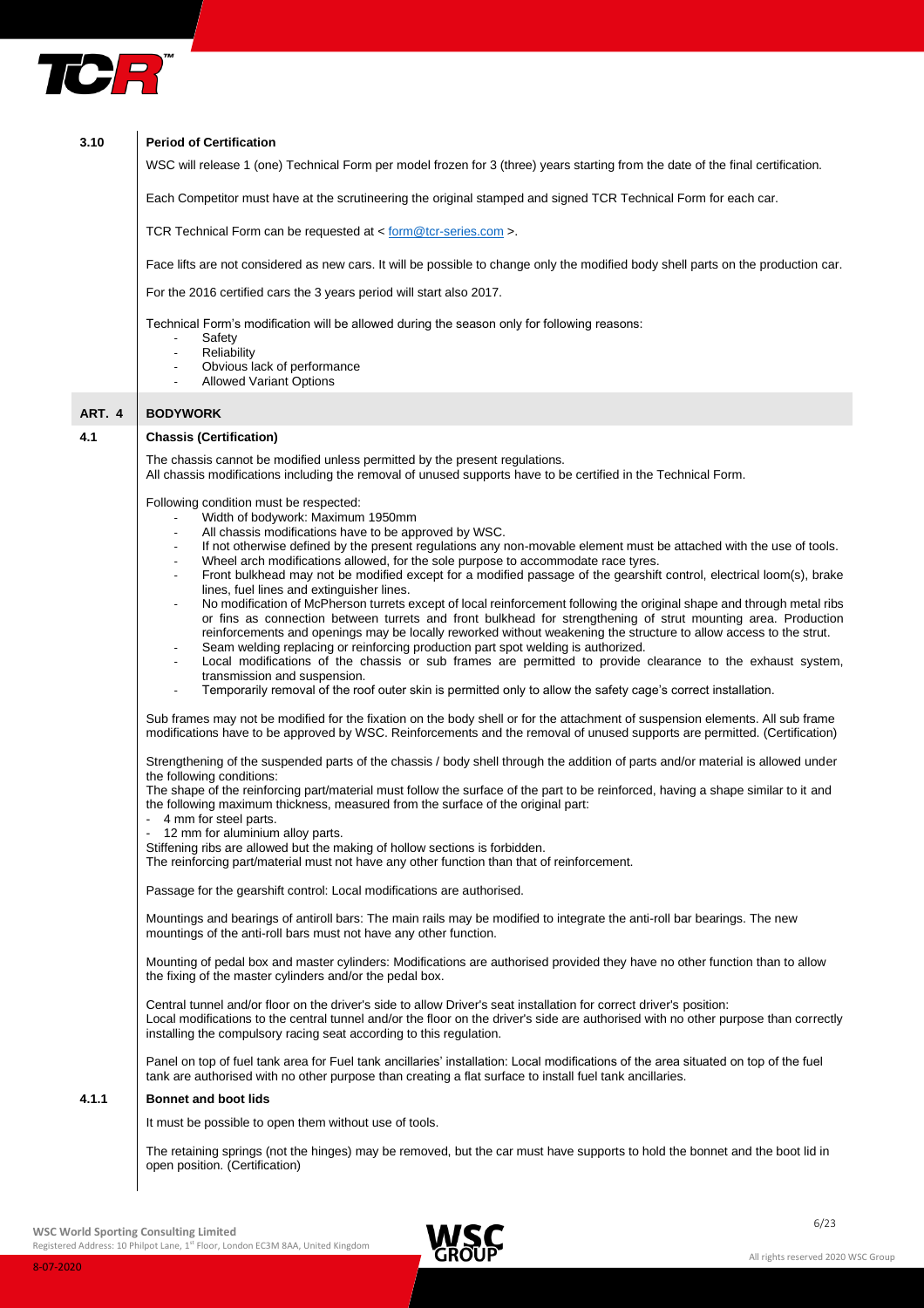

Openings in the engine bay bonnet are allowed up to a maximum total surface of 1050cm<sup>2</sup>, including any original opening(s) but must be covered by wire netting with maximum mesh surface of 500mm² (Certification). Trims on the openings can be added to the bonnet provided that they do not protrude from the outer surface more than 15mm outwards and 50mm inwards (Certification). Cut-outs in the original production bonnet for the trims are allowed up to a total surface of maximum 2350cm<sup>2</sup> including any original cut outs. The production internal reinforcements may be removed in the opening zone. (Certification)

#### **4.1.2 Doors**

The production door locks, door-hinges, anti-intrusion bars, external door handles, and the driver side window lifters stay as original and in operation.

It must be possible to open all doors from outside (original handles) and the front doors also from the inside.

Controls for opening the rear doors from the inside may be removed.

The other side window lifters may be removed, but the side windows must be locked in place and secured from all movement.

The removal of door soundproofing material and decorative strips is allowed. Original inner trim panels must be replaced and be made from plastics (including composite materials) at least 1mm thick. The panels must totally cover the door, its handles, locks and window winding mechanisms.

Air inlets for driver cooling in the area of the external mirrors are accepted. (Certification)

# **4.1.3 Engine & Luggage Compartments**

The soundproofing, decorative, insulating material and parts may be removed.

#### **4.2 Windscreen and windows**

The use of the mass production windscreen is permitted.

The use of electric heated glass windscreen of artisanal production is allowed. (Certification) Plastic windscreen (polycarbonate or PMMA ensuring the same transparency as the original glass) with the same shape of the reference part, with or without heating with minimum thickness 5.85mm is allowed. (Certification). Anti-intrusion arm(s) or support(s) for Plastic Windscreen may be used. (Certification) The addition of a maximum of 4 protective transparent films on its external face is permitted.

The original heating system may be removed but a demister system must be installed. (Certification)

Plastic rear window min. 3.85mm is allowed.

The internal face of side and rear glass windows as well as that of glass rear-view mirrors must be covered with a transparent and colourless plastic safety film with a maximum thickness of 0.1mm in order to avoid the shattering and spraying of glass in the event of an accident. It must be fitted in a manner that facilitates checking.

#### **4.3 Exterior**

Bodywork - General

A maximum of 3 holes (maximum diameter of 12.5 mm) are permitted for the team in order to use supplementary measuring devices (radio, temperature, pressure, and similar). Other up to 4 similar holes are allowed for promoter use. If a device is not used during a competition, the corresponding hole must be sealed off and the exterior of the bodywork must retain its original appearance.

The only body parts that can be replaced and changed in shape are:

- Front bumper; Shape resemble the original without bolted license plate support(s), must be approved by WSC prior to production; no dive planes allowed.
	- Front fenders' lower edge behind the wheel may not be higher than front door's bottom border. Shape must be approved by WSC prior to production (no louvres allowed.
- Side sills (these may be added if not present in the production car)
- Rear wheel arch extensions; Shape must be approved by WSC prior to production.
- Rear door bulge compatible with the rear arch extensions
- Rear bumper; Shape resemble the original must be approved by WSC prior to production.
- Wheel arch liners

No flat floor behind the vertical plane tangent to the back side of the front wheels and the foremost point of the rear bumper. Engine bay protection panel between the frame rails is permitted. (Certification)

It is not allowed to tape the joints or use self-made gaskets (foam, rubber, etc.) between bodywork panels or parts. The hood's and boot lid's original position may not be changed.

Door and bonnet seals may be removed.

#### Installation of air jacks

The bodywork may be modified over a maximum area of 100 cm2 to create housing for the air jack connector. The connector for the feeding of compressed air must be situated rearward of the rear axle centreline and must not protrude beyond the surface of the bodywork.

Roof Hatch installation without structural parts' modification for access to the cockpit is permitted. (Certification)

The use of mesh in air inlets without changing car's external appearance is permitted. For Endurance Events only, the mesh installation in front of air inlets is allowed.

**WSC World Sporting Consulting Limited**

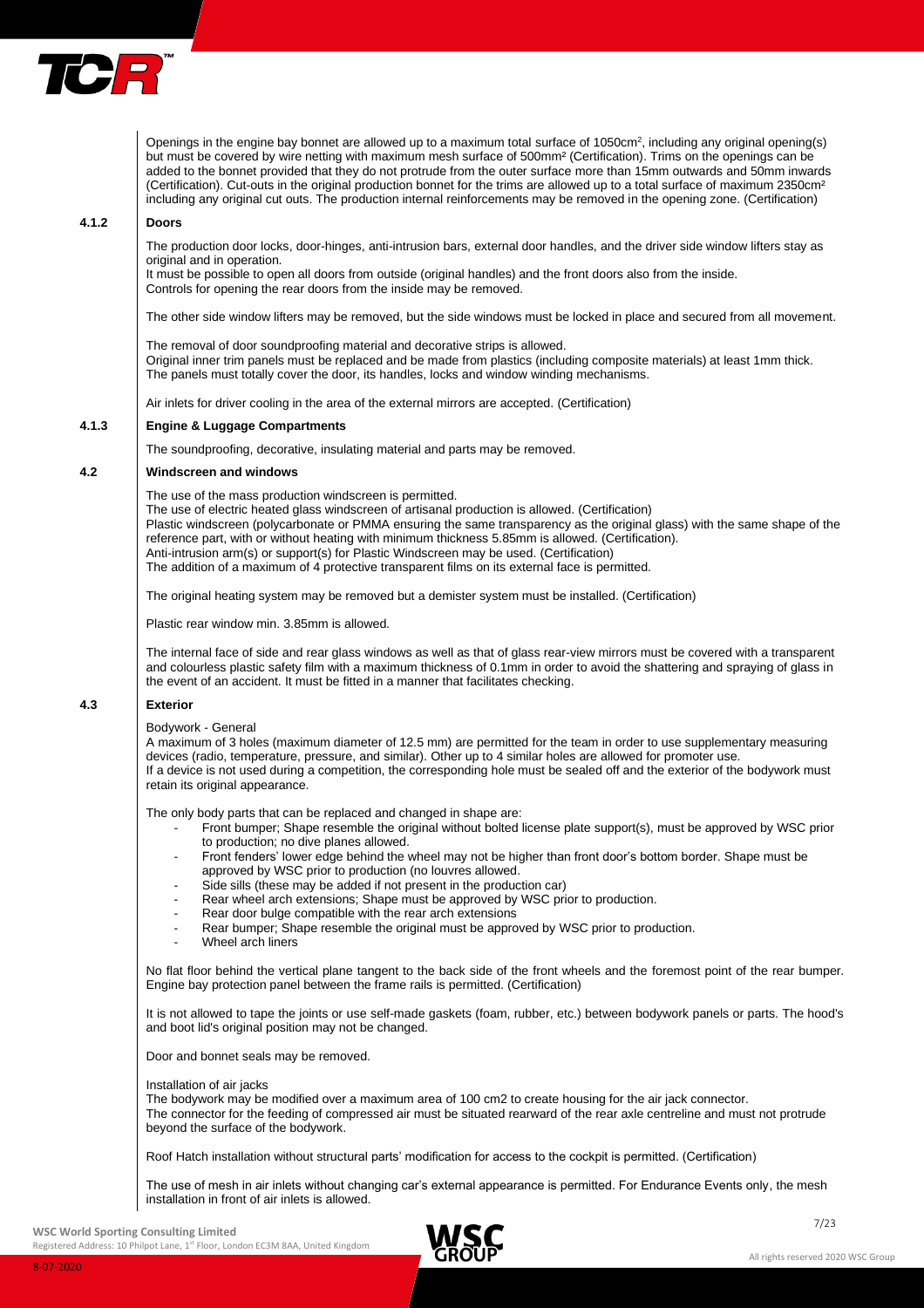

## **4.4 Aerodynamic devices**

Rear wing with brackets (Certification)

The original car's devices must be removed and must be replaced with one compulsory rear wing made up of: One aluminium extruded wing profile (WSC delivery corresponding to the profile defined below)

- Specific part produced following exactly the WSC rear wing dimensions and functions
	- Material: aluminium or fibre reinforced plastic
	- Production drawings corresponding to the WSC 3D model will be delivered for certification.
	- Scrutineering jigs will be delivered on request.

Rear wing definition & Dimensions:

- -Straight, adjustable, single piece with no flap
- -Type BE 183-176 +/- 0.5mm
- $-$  Chord = 250  $+/-1$  mm
- Width = 1380 +0/-1 mm
- Trailing edge thickness = 2mm +/-0.5 mm



 $x\%$  $\bf{0}$  $1.25$ 2.5 5  $7.5$  $10$ 15 20 30 40 50 60 70 80 90 95 100 6.79  $114$  $0.1$ 2.79 0.53  $0.07$  $0.1$ 0.62  $1.32$ 2.86 8 R 10.02 11.95  $11.8$ 9.03 5.58 -Yv 4.35 2.79  $7.31$  $9.4$  $12.52$ 14.95 16.94 20.05 22.3 25.01 25.98 25.65 24.39 21.44 17.43 11.43 6.63  $0.2$ Yo



2 Brackets

Dismountable, flat, plane surface perpendicular to wing profile surface.

Mounted on the boot lid or on the rear window and to the lower or to the upper wing profile surface. Min. transversal distance between both supports and between supports and side plates = 100mm. The leading edge must be rounded with a constant radius.

The trailing edge may be chamfered to a max. of 20 mm (min. thickness at the trailing edge = 2 mm).

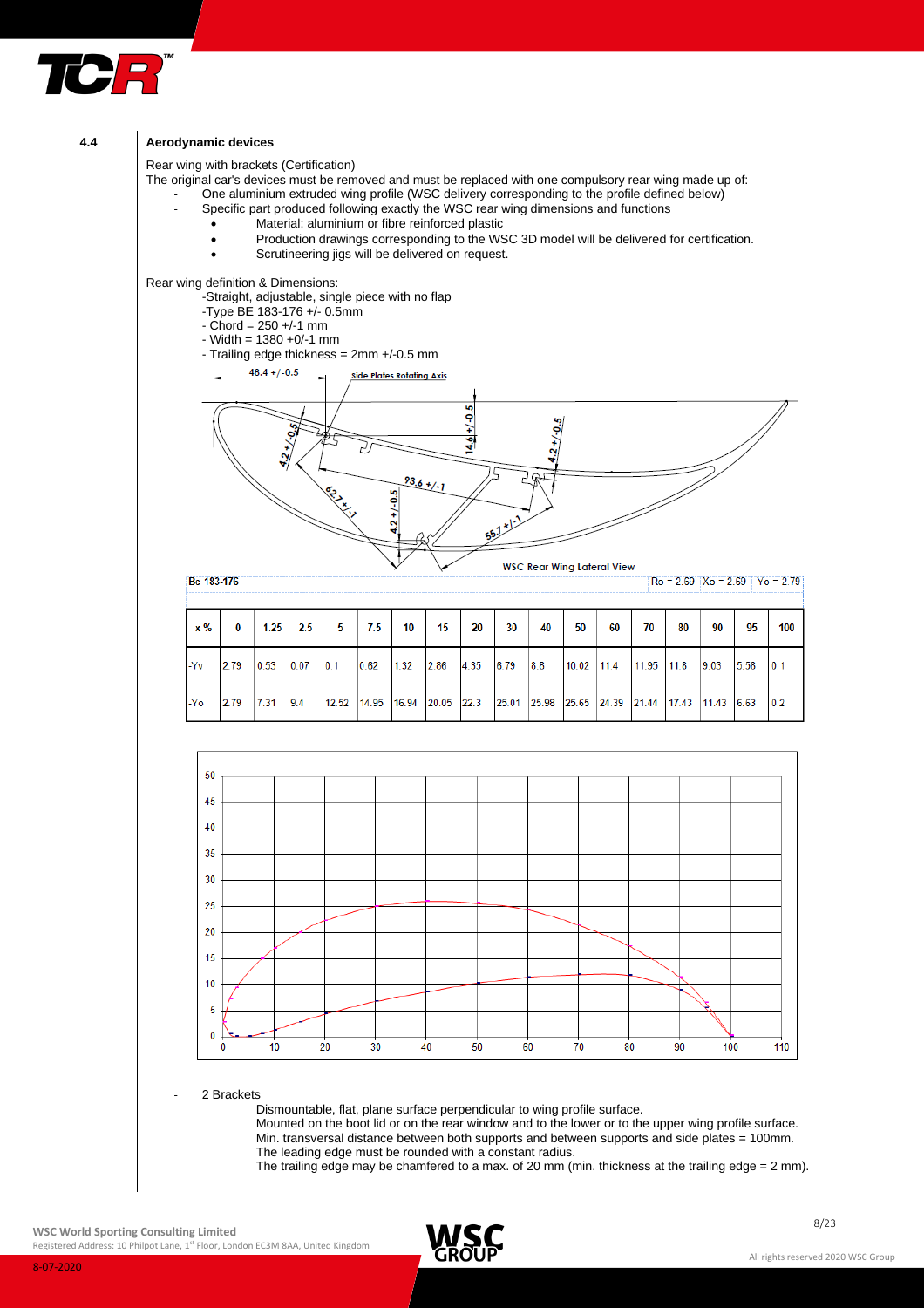



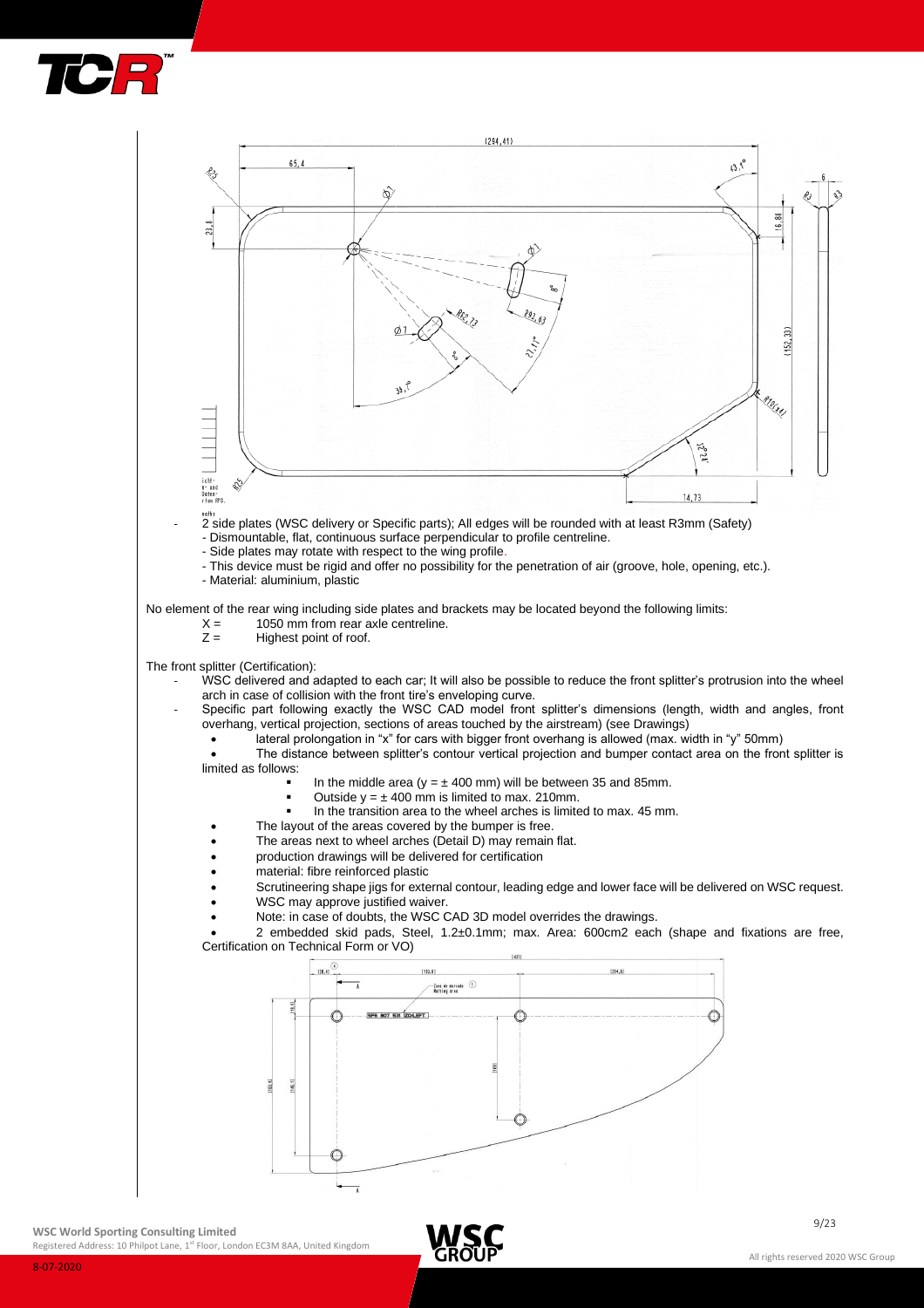



The foremost edge of the front splitter at y=0 will protrude the bumper contour by max. 35mm in vertical projection.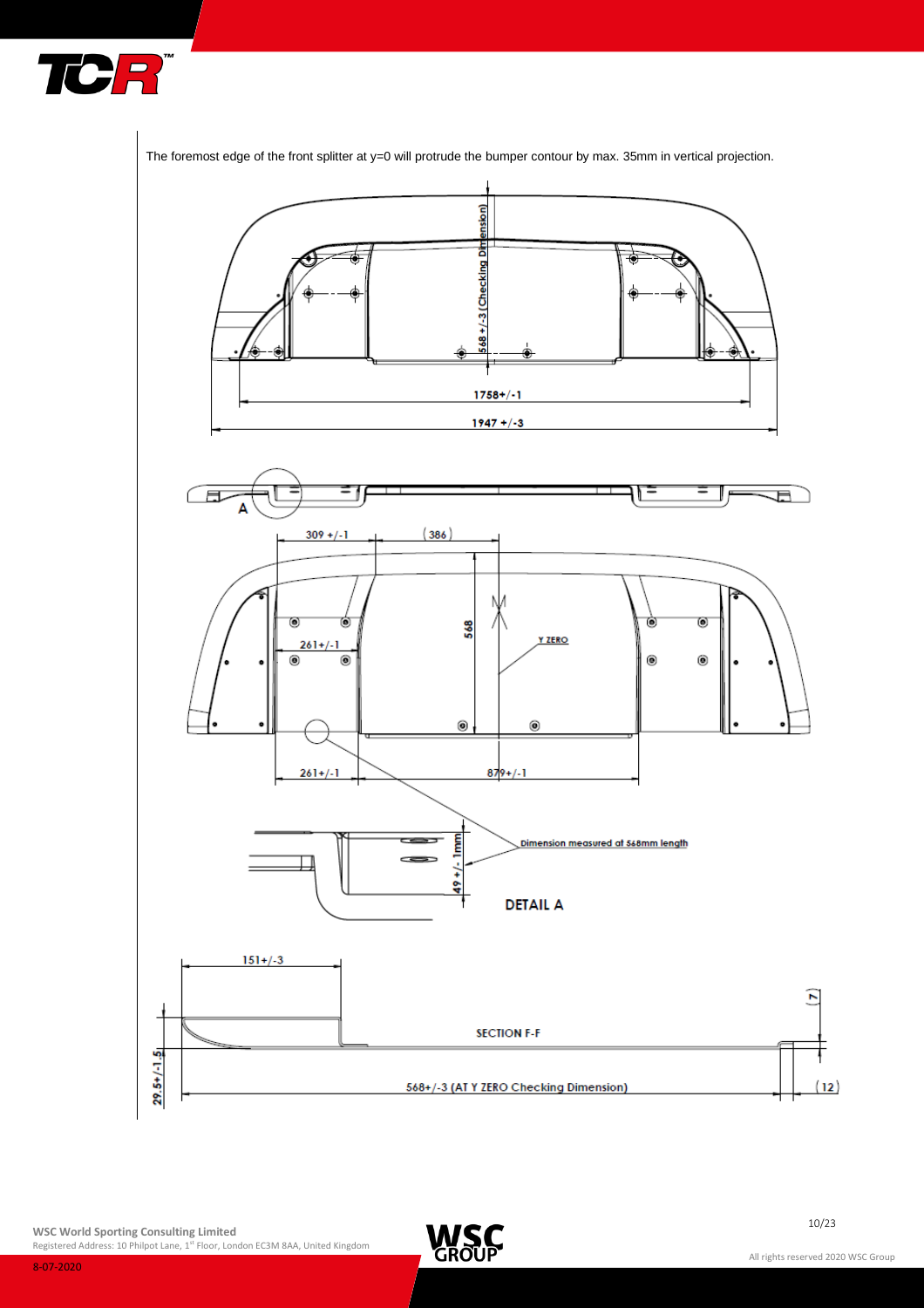



Rear diffuser included in the rear bumper: (Certification)

- One single plane between a vertical plan minimum 380mm behind the rear axle centre line and the bumper's vertical projection
	- Open downwards hollow area for the exhaust end pipe(s) allowed
	- Maximal width: 1650mm
	- Max inclination to the doors' lower edge: 25°
	- No air circulation over the diffuser
	- Fins or other air guiding surface are not allowed.

Mass production flexible skirts reducing the ground clearance may be removed. (Certification) The ground clearance check will consider these parts as bodywork

#### **4.5 Interior**

Dashboard trims; Centre console

Trims situated below the dashboard and which are not parts of it may be removed. It is permitted to remove the part of the centre console. (Certification)

Dash board (Certification)

- General shape, appearance, mounting points and position must remain similar to production part.
- Thermoplastic or Fibre Glass plastic materials are free.
- Minimum weight: 2kg including ducting and fixation elements.

#### Instruments (Certification)

Display and indicators can be freely fixed on the dash board or to the steering column. The installation shall not interfere with the driver's vision or safety.

#### Switches (Certification)

Standard switches may be replaced by other control elements and may be fitted at different locations on the dashboard or on the centre console. Any opening resulting from this must be covered.

Allowed switchable functionality affecting engine ECU on the steering wheel or switch panel while engine running (allowed positions are on/off): Full Course Yellow, Pit Speed Limiter, Launch Control, GBX neutral and reverse gear. It is not allowed to place any other switches (push or rotary type) affecting engine ECU behaviour within driver's reach, when he sits in the racing seat.

Production Pedal Box: metallic pedals may replace the production plastic parts. New master cylinders and new arrangement in the engine bay may be used. (Certification)

Of shelf pedal box (hanging or floor mounted) and master cylinders in the cockpit: Modifications are authorised provided they have no other function than to allow the fixing of the master cylinders and/or the pedal box (Certification).

The original heating & air condition systems may be removed. Bulk head openings must be closed. (Certification) The wind screen demisting system is mandatory. Mass production AC & Heating Systems may be removed. (Certification)

# **ART. 5 WEIGHT**

#### **5.1 Minimum Racing Weight**

The target minimum racing weight (with driver) is 1,265 kg.

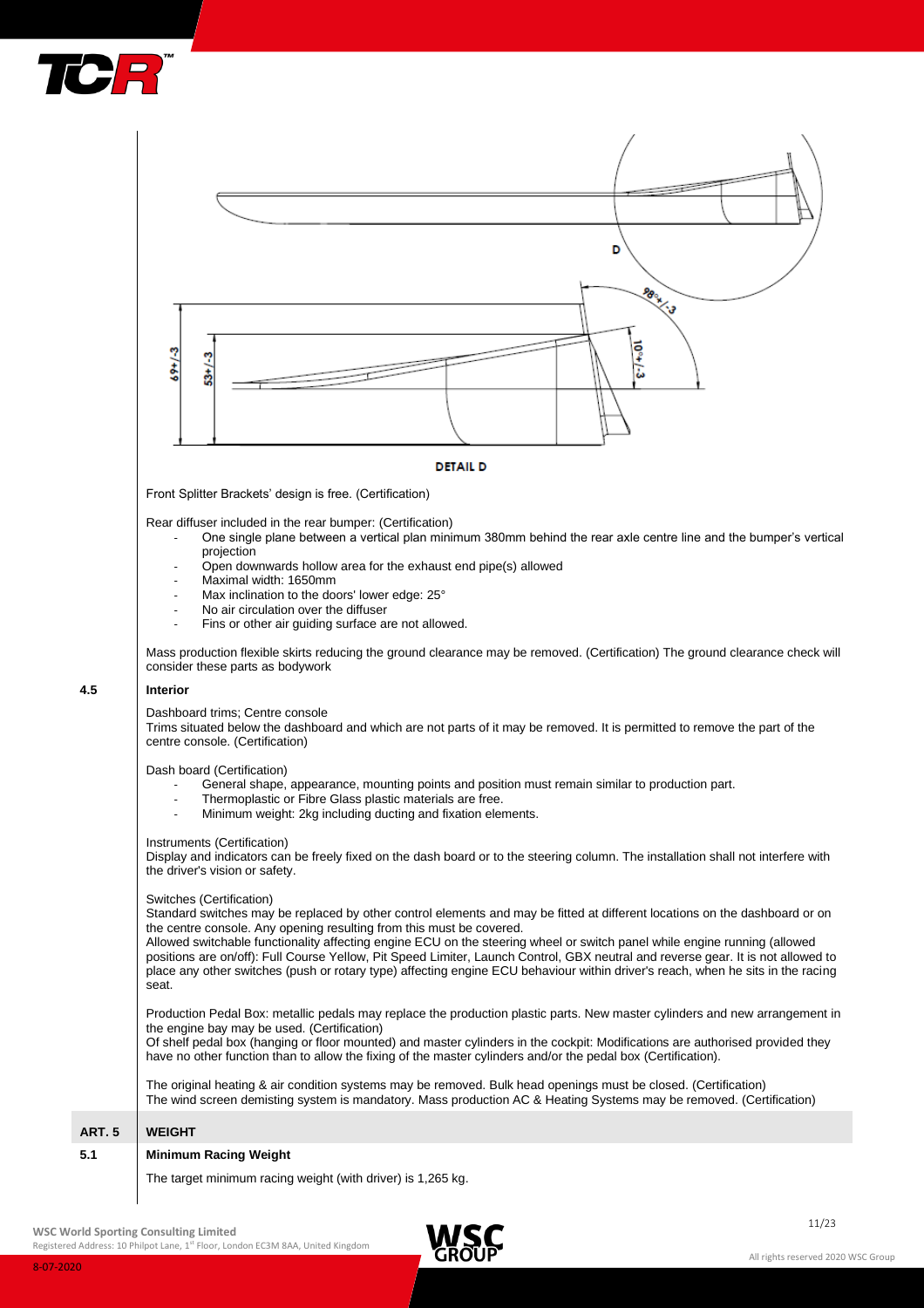

The minimum front axle load proportion is 59% to be respected in any conditions during the event. (not applicable for Endurance Events)

The Minimum Racing Weight will not include non-compulsory items like driver cooling, team camera, radio, etc.

#### **5.2 Ballast, Success Ballast**

Ballast, including success ballast, must be made from metallic plates or blocks and must be fixed in the cockpit and/or in the boot.

It is permitted to complete the weight of the car with ballast.

The metallic blocks or plates must be fixed by means of tools, with the possibility of affixing seals.

The ballast must be attached to the body shell/chassis with bolts of at least 8.8-class with a minimum diameter of 8 mm, with counter plates, according to the principle of the following Drawing.

The minimum area of contact between body shell /chassis and counter plate is 40cm<sup>2</sup> for each fixing point. Any movable ballast system is forbidden.



The ballast and success ballast will be declared as such at the scrutineering. The success ballast must be marked and it must be possible to remove separately.

The ballast fixing system must allow to the Technical Delegate to seal the bolts. The ballast must be designed such, that tools are required for its removal.

# **5.3 Liquids**

The weight may be checked at any time during the competition with the quantity of liquids in the tanks.

# **ART. 6 ENGINE**

# **6.1 Engine generals** Turbo charged mass production engines without modifications. The make and type of the spark plugs are free. It is allowed to change the injectors with OEM parts similar dimensions. (Certification) The mass production high pressure fuel pump from the TCR certified engine cannot be modified. (Certification) The electric loom and connection(s) may be modified to improve durability. (Certification) - Cylinder head gasket may be changed with another one with identical dimensions. (Certification) All crankshaft bearings may be changed with another one with identical dimensions. (Certification) Engine position: Production; The crankshaft's axis within a cylinder with R=20mm The use of a different standard engine coming from another mass production car of the same group or of the TCR Race Engine is allowed. (Certification) Position of the replacement engine in engine bay (Certification): The crankshaft's axis will be within a cylinder with R=20mm relative to the position of the original engine in the production car of the TCR model.

- The inclination (defined by the cylinder sleeve axis) corresponds to the inclination of the replacement engine in its original car.
- The y-position is free for TCR models with transversal engine.

Only sealed engines by the manufacturers are eligible for TCR Events. (Certification)

The engine will have the possibility to seal the oil sump and the cylinder head cover by the Technical Delegate. (Certification)

It is not allowed to put ice or any other cooling system in the intake pipes or in front of the intercooler.

Indicative Engine Performance (ECE-R 85-5 Norm):

- Maximum Torque around 410Nm
- Maximum Power around 340HP

# **6.2 Engine Cooling**

#### **Intercooler**

Mass production intercooler from another OEM (maximum core volume 8 litres) may be used (Certification). Air Ducts: free between air inlet and intercooler core (Certification) The position and brackets are free without any modification of the bodywork. Air hoses and water pipes are free (Certification)

Water Cooling

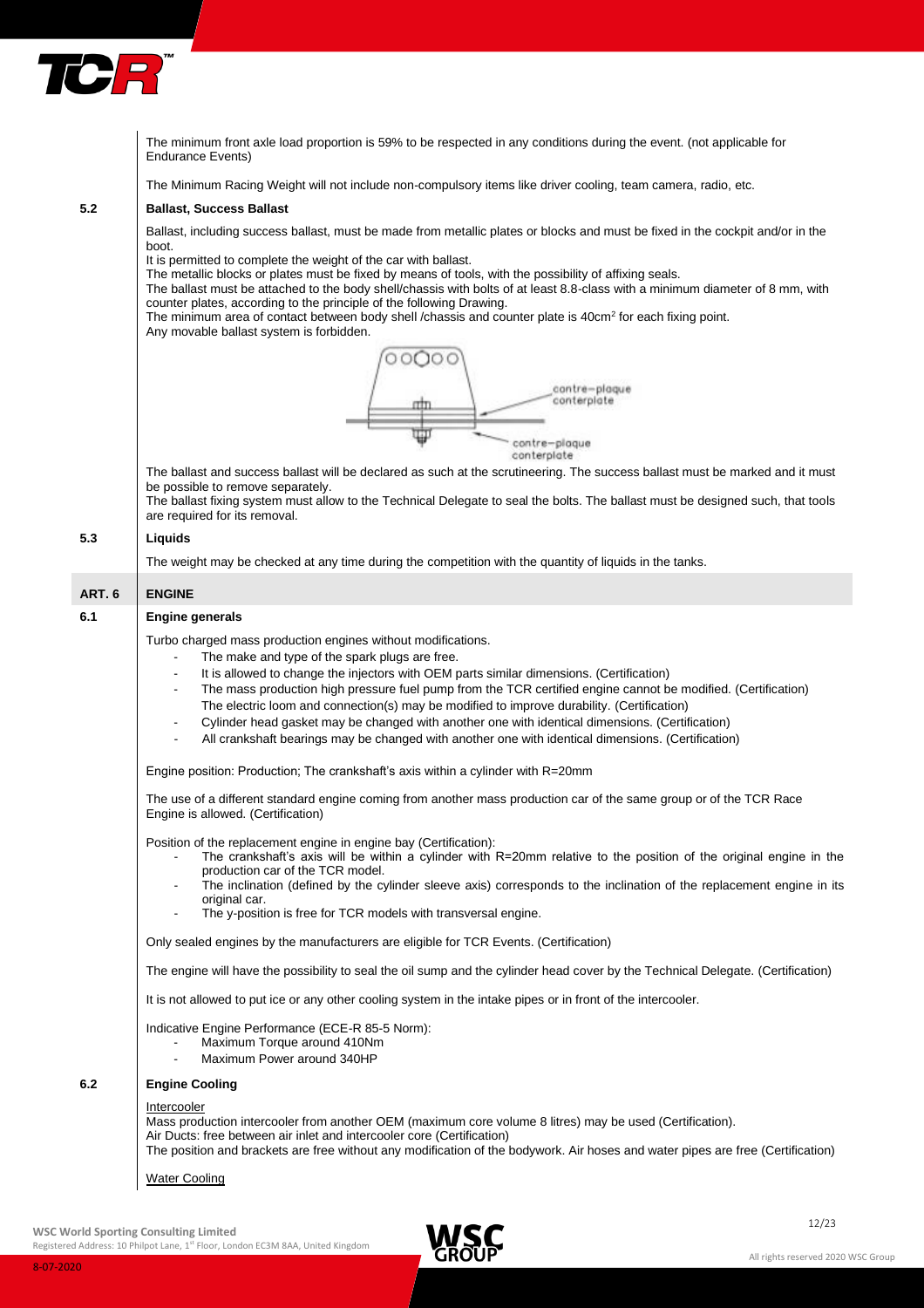

Radiator: mass production part free provided that the radiator is fitted in the production location without any modification to the bodywork (see exception below), brackets, water hoses and water pipes are free (Certification)

Thermostat: free (Certification). The use is optional.

Electric & mechanic fans for radiator cooling: free (Certification on Technical Form or as VO)

Air Ducts: free between air inlet and cooler core (Certification)

In justified cases, Manufacturers may apply for removal or modifications of the upper radiator cross members without negative effects for rigidity of the chassis structure (WSC approval and Certification).

#### Engine oil cooling

The type of the used oil cooler (air/oil radiators or water/oil heat exchanger) and their connections are free. No modifications to the bodywork are allowed. The parts have to be situated within the perimeter of the bodywork in safe position. (Certification)

It is allowed to put tape in the grilles of the front bumper to regulate the engine cooler temperature (in car colour).

Only ambient air may be used for heat dissipation.

#### **6.3 Lubrication**

# Following is allowed:

Pressure accumulator (Certification)

Bafflers and deflectors in production oil wet sump; The distance between the planes of the oil sump gasket on the engine block and on the oil sump may not be increased by more than 6mm. (Certification)

If the lubrication system includes an open type sump breather, it must be equipped in such a way that the oil flows into a catch tank. (App. J, Art. 255. 5.1.14)

#### **6.4 Engine control unit**

If the car's Power Box communicates to the engine, its software must be certified on the programming code level, identifiable and frozen. (Certifications)

Anti-Lag System is allowed. The system may be switched on/off automatically by Full Course Yellow, Speed Limiters or when race car is driven at part throttle (steady throttle pedal position under 60% for out / in lap, safety car, etc.) In case of automatic switching a delay of at least 5s between initiating switching and applying has to be guaranteed. Automatic switching has to be signalled to the scrutineering data logger. Each realization of an Anti-Lag functionality may only have two levels: on/off. (Certification)

Every manufacturer will have to provide 6 (six) engine mappings with differing power outputs: 90%, 92.5%, 95%, 97.5%, 100% and 102.5% named level "1" to "6" (Certification).

For cars certified until end 2019:

The choice of the engine Electronic control unit (ECU), engine control software, sensors and engine loom are free. (Certification)

The software and all data sets are frozen and cannot be overwritten. ECU box will be sealed by the Manufacturer and the access to modify software and parameters will be closed to prevent manipulation.

Manufacturers will deposit on request by the technical delegate free of charge for the duration of participation of their cars to TCR Competitions, Series, Class or Championships Engine Electronic Control Unit(s) (ECU) for all registered engine performance level(s) defined for BoP purposes.

The WSC Technical Delegate may at any time oblige the competitor to use the reference unit registered with the WSC by the Manufacturer.

Any manipulation, modification or disconnection of any certified sensor is forbidden. The Competitor is responsible for the quality of the sensor signals.

The software and the map(s) for the all certified engine performance level(s) are frozen and cannot be modified without WSC agreement. (Certification)

Every manufacturer has to provide software tools (free of charge and without limitations concerning the required number of copies and licenses) to allow to the TCR Technical Delegate to monitor the engine control software. The interface cable, that is needed to access the engine control unit while it is installed in the car, has to be provided for the TCR Technical Delegate by all participating competitors free of charge. The engine control software and the datasets have to

be provided in a binary format to the TCR Technical Delegate by the manufacturer The software tools have a minimum functionality of:

- Upload/Download program software and data sets
	- Calculate Checksum of program software and datasets after uploading them

#### Car certified from 2020 onward

The TCR ECU (Magneti Marelli, model: SRG-141) must be ordered from manufacturer and used as is, i.e. no modifications to the base software of the ECU are allowed. The TCR ECU must be mounted as specified by its manual.

Detailed specification of requirements for the 6 mappings can be found in WSC BoP documentation. Power levels will be selected via the TCR Power Level Rotary Switch delivered on order by Magneti Marelli and will be sealed by the technical delegate following BoP Table.

# **WSC World Sporting Consulting Limited**

8-07-2020

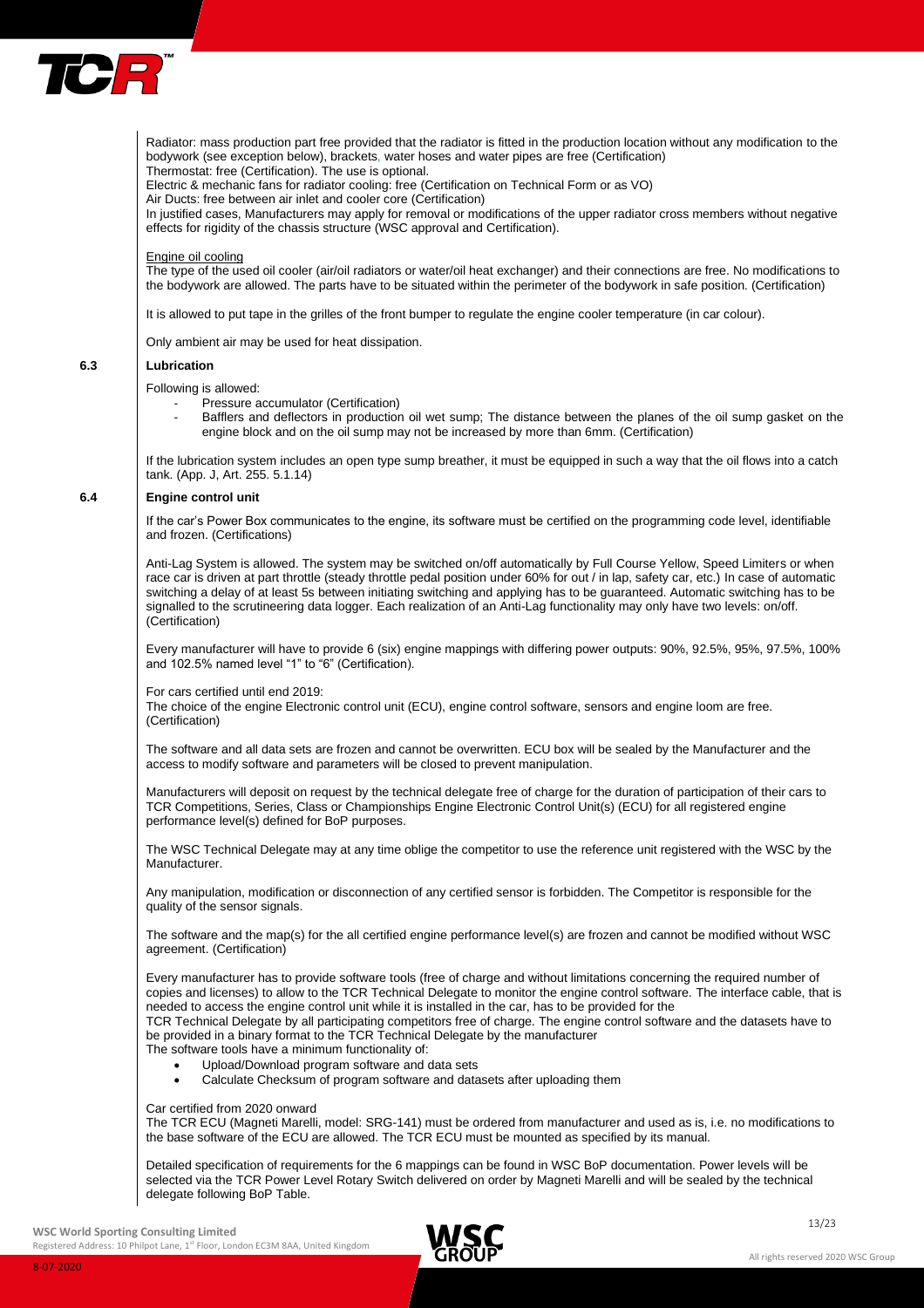

|        | The ECU will act as a scrutineering data logger for the TCR Technical Delegate. Software licenses are provided by Marelli.<br>Hardware interface, i.e. connector with correct pinout to connect a laptop via Ethernet (RJ-45) must be provided by each<br>manufacturer using the "Scrutineering Connectors Kit" from Magneti Marelli.                                                                                   |
|--------|-------------------------------------------------------------------------------------------------------------------------------------------------------------------------------------------------------------------------------------------------------------------------------------------------------------------------------------------------------------------------------------------------------------------------|
| 6.5    | Intake system                                                                                                                                                                                                                                                                                                                                                                                                           |
|        | One (1) supplementary opening in the front bumper without protrusion above bumper's exterior surface can be made.<br>(Certification)                                                                                                                                                                                                                                                                                    |
|        | The maximum boost pressure will be defined during BoP test and will be communicated per Technical Bulletin. The boost<br>monitoring will be defined smoothing peaks and eliminating the upshifting discrepancies.                                                                                                                                                                                                       |
|        | The air filter housing and the air filter element may be replaced with a catalogue part (Certification). The air feed pipes to the<br>air filter housing and from the filter housing to the turbo are free. (Certification)                                                                                                                                                                                             |
|        | 1 (one) different mass production Mono Turbo Charger coming from engines with cylinder capacity smaller than 2000cm <sup>3</sup> may<br>be used. (Certification)                                                                                                                                                                                                                                                        |
|        | It is allowed to change the impeller in case the Turbo Charger is integrated in the exhaust manifold. (Certification)                                                                                                                                                                                                                                                                                                   |
|        | The turbo charger must be sealed by the manufacturers and must have the possibility to be sealed by Technical Delegates.<br>(Certification)                                                                                                                                                                                                                                                                             |
|        | For TCR cars without certification for turbocharger sealing the above prescription will be valid starting 1.01.2021.                                                                                                                                                                                                                                                                                                    |
|        | No fresh air connection pipes between inlet and exhaust manifolds are allowed. Antipollution air circulation parts have to be<br>removed and the connection ports must be closed. (Certification)                                                                                                                                                                                                                       |
| 6.6    | <b>Exhaust</b>                                                                                                                                                                                                                                                                                                                                                                                                          |
|        | The exhaust system is free downwards the turbo charger and its regulating system. It will fit FIA homologated catalytic<br>converter(s) (FIA List no. 8), will have nominal wall thickness minimum 1.2mm and will have the exit(s) at the car's rear end<br>below the rear bumper. (Certification)                                                                                                                      |
|        | If a different turbo charger is certified an adapter between this and exhaust manifold may be used, (Certification).                                                                                                                                                                                                                                                                                                    |
|        | The sound level must not exceed 110 dB(A) at 6000 rpm, measured in conformity with the FIA noise-measuring method.                                                                                                                                                                                                                                                                                                      |
|        | Manufacturers may apply for option (VO) for exhaust muffler system for low noise circuits. (Certification)<br>Certified parts may be used following events specific noise limit.                                                                                                                                                                                                                                        |
| 6.7    | Fly-wheel assembly (Certification)                                                                                                                                                                                                                                                                                                                                                                                      |
|        | Flywheel: production part or modified respecting following conditions:<br>Fly wheel can be re-manufactured solely to allow for a replacement clutch.<br>$\blacksquare$<br>Minimum weight 6kg (without fasteners)<br>$\blacksquare$<br>Machined from a single block of steel (no weight reduction bores, pockets or cut-outs)<br>$\blacksquare$<br>The starter gear must have same or bigger dimensions.                 |
| ART. 7 | <b>FUEL SYSTEM</b>                                                                                                                                                                                                                                                                                                                                                                                                      |
| 7.1    | <b>Fuel tanks</b>                                                                                                                                                                                                                                                                                                                                                                                                       |
|        | The fuel cell(s), the filling and ventilation systems must be separated from the cockpit by a fireproof and liquid-proof protective<br>device and must comply with App. J, Art. 253. (Certification)                                                                                                                                                                                                                    |
|        | The total fuel volume in the car is max. 100 litres (Certification).                                                                                                                                                                                                                                                                                                                                                    |
|        | Designs have to be WSC approved before implementation.                                                                                                                                                                                                                                                                                                                                                                  |
|        | External refuelling can be used (Art. 253). (Certification). Several refuelling systems for different sporting regulations can be<br>certificated (VO at any time).                                                                                                                                                                                                                                                     |
|        | For fuel tanks with one filler neck FIA homologated non-return valve is mandatory (App. J. Art. 253.14). (Certification)                                                                                                                                                                                                                                                                                                |
|        | For endurance races the filler hole(s) must be situated outside the cockpit. All bodywork joints in the vicinity of the refuelling<br>connections must be designed in such a way as to prevent any leakage of fuel into cockpit and/or boot during refuelling. For<br>refuelling systems with FIA or ASN authorized leak-proof couplings FIA or ASN authorized fuel cell safety valves must be used.<br>(Certification) |
|        | In-board fuel tank filler must be protected by a fireproof and liquid-proof fire-wall. (Certification)                                                                                                                                                                                                                                                                                                                  |
| a)     | FIA Safety Fuel Cells will satisfy the following conditions (Certification):<br>be conform or exceed the specifications of FIA/FT3 1999, FT3.5 or FT5<br>Comply with the prescriptions of App. J, Art. 253.14                                                                                                                                                                                                           |
|        |                                                                                                                                                                                                                                                                                                                                                                                                                         |

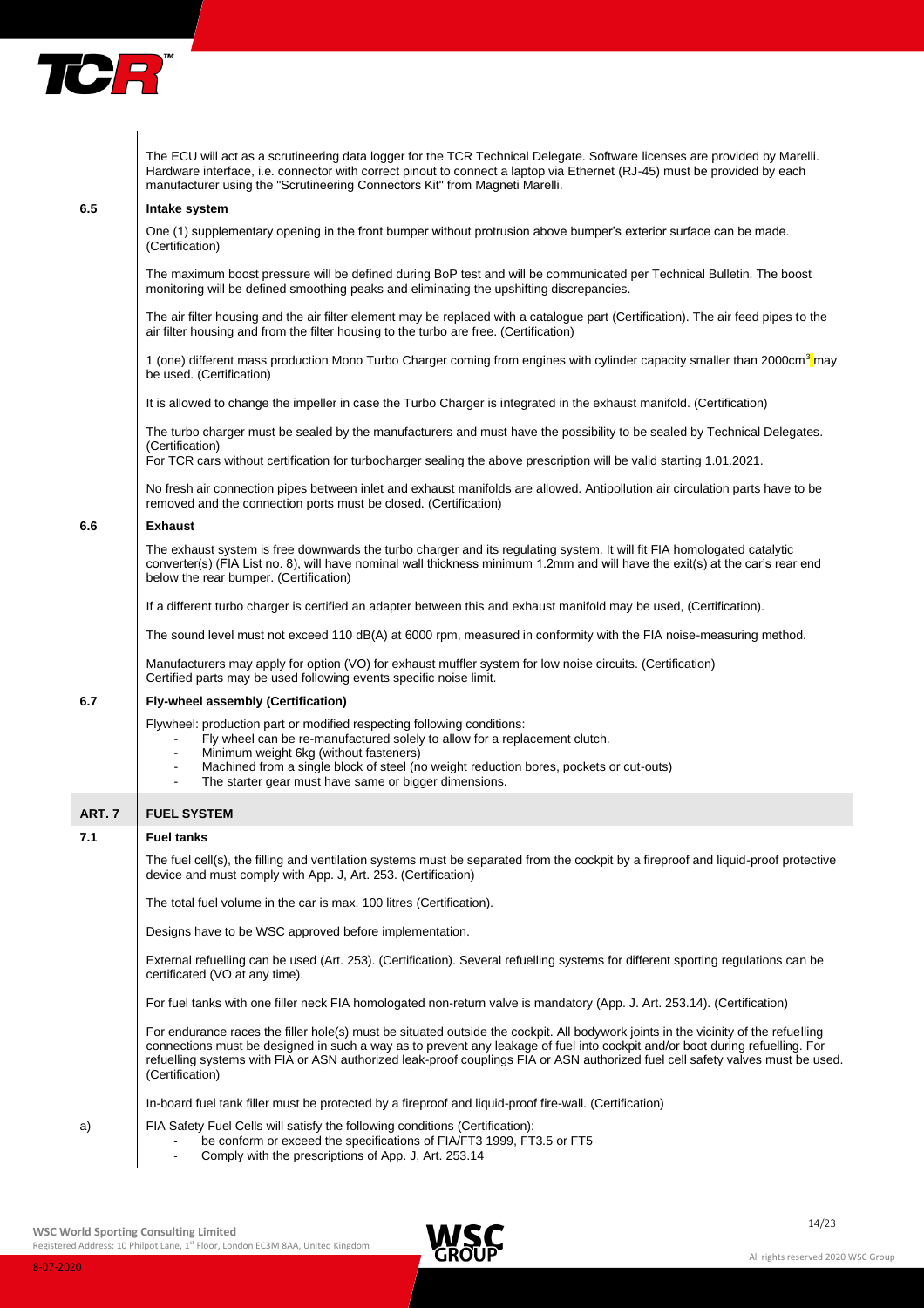

|               | The fuel tank must be contained in a close-fitting flameproof and liquid-proof lower (external) housing that has no<br>other mechanical function including a crushable structure on all surfaces except the one in contact with the body<br>shell.                                                                        |
|---------------|---------------------------------------------------------------------------------------------------------------------------------------------------------------------------------------------------------------------------------------------------------------------------------------------------------------------------|
|               | The crushable structure must be a honeycomb sandwich construction based on a fire-resistant core of a minimum                                                                                                                                                                                                             |
|               | crushing strength of 18N/cm2. The sandwich construction must include two skins of 1.5 mm thickness having a<br>tensile strength of minimum 225N/mm2 and must have minimum thickness of 10 mm.                                                                                                                             |
|               | Located within the safety cage, forward of the centre line of the rear wheels, no more than 65cm from the vertical plane<br>through the longitudinal axis of the car                                                                                                                                                      |
|               | Fuel cell cover's lowest surface should have similar area and position in the car as the production fuel cell. (WSC                                                                                                                                                                                                       |
|               | approval)<br>The rest of the fuel cell including its cover has to be higher than 40mm in respect to production fuel cell's lowest<br>surface.                                                                                                                                                                             |
|               | Simple tunnel (no closed opening through fuel cell) for exhaust tube is allowed.<br>$\overline{\phantom{a}}$                                                                                                                                                                                                              |
|               | The level of the fuel cell lowest (external) surface including its housing has to respect the level of the production fuel<br>cell's lowest surface.                                                                                                                                                                      |
|               | Floor pan cut above the original fuel cell compartment exclusive for the installation of the supplementary fuel cell                                                                                                                                                                                                      |
|               | volume in the cockpit is permitted. Structural panels cannot be cut or modified.<br>The upper (internal) housing may be of mild steel or aluminium 1.5mm minimum nominal thickness bolted or welded<br>$\sim$                                                                                                             |
|               | to the body shell or be crushable structure with similar properties as the lower housing.                                                                                                                                                                                                                                 |
|               | Fuel cell housing fixation to the body shell will be made using at least 6 (six) fixing points with M8 grade 8.8 bolts<br>installed according to the FIA Drawing 253-65. WSC approved fixing systems with equivalents solidity may be used.<br>(Certification)                                                            |
|               | An add-on fuel cell (FT3 1999, FT3.5 or FT5) on the top of the main fuel cell and installed in a housing                                                                                                                                                                                                                  |
|               | corresponding to this regulation may be used up to the total maximal fuel volume. (Certification)                                                                                                                                                                                                                         |
| b)            | It is also possible to use a catalogue rectangular shaped FIA Safety Fuel Cell coming from an FIA-approved manufacturer (FIA<br>FT3 1999 minimum specifications). (Certification).<br>The Fuel Cell must be fitted as follows:                                                                                            |
|               | located within the safety cage                                                                                                                                                                                                                                                                                            |
|               | forward of the centre line of the rear wheels<br>$\blacksquare$                                                                                                                                                                                                                                                           |
|               | behind the vertical plane tangent to the most rear point of the driver's seat back<br>$\overline{\phantom{a}}$                                                                                                                                                                                                            |
|               | no more than 65cm from the vertical plane through the longitudinal axis of the car<br>$\overline{a}$<br>Installed in a fabricated mild steel housing 1.5mm minimum nominal thickness bolted or welded to the body shell; or                                                                                               |
|               | in a housing corresponding to the point a) of this article bolted to the body shell. The housing will follow the fuel tank's                                                                                                                                                                                              |
|               | shape and will not have any other function. (Certification)                                                                                                                                                                                                                                                               |
|               | Cut-out of the floor pan is permitted.<br>$\overline{\phantom{a}}$                                                                                                                                                                                                                                                        |
|               | Lower surface of the tank housing at least 100mm above road (measured by ride hide of 80mm).<br>$\overline{\phantom{a}}$                                                                                                                                                                                                  |
|               | mild steel 1.5mm minimum nominal thickness fuel cell cover bolted or welded to the body shell (fire wall) (Certification)<br>$\overline{\phantom{a}}$                                                                                                                                                                     |
|               | An add-on fuel cell (FT3 1999, FT3.5 or FT5) on the top of the main fuel cell and installed in a housing corresponding<br>to this regulation may be used up to the total maximal fuel volume. (Certification)                                                                                                             |
|               | In case of bolting (fuel cell housing or cover) minimum M6 8.8 bolts spaced at max. 200mm must be used. Different<br>designs have to be WSC approved before implementation.                                                                                                                                               |
| 7.2           | <b>Fuel circuit</b>                                                                                                                                                                                                                                                                                                       |
|               | Fuel lines:                                                                                                                                                                                                                                                                                                               |
|               | Mass Production Fuel Lines may be used outside the cockpit. The protection will correspond to Appendix J, Art. 253.3.1.<br>Other fuel lines must correspond to the prescriptions of Article 253-3 of Appendix J.<br>The installation is free provided that the prescriptions of Article 253-3 of Appendix J are respected |
|               | Fuel sampling connector                                                                                                                                                                                                                                                                                                   |
|               | The car must be fitted inside the engine compartment with a FIA approved self-sealing connector for fuel sampling (Technical                                                                                                                                                                                              |
|               | list n°5) on the fuel feed line directly before the fuel high pressure pump.<br>The competitors will provide to the Technical Delegate on his request a connection hose to this connector.                                                                                                                                |
| 7.3           | <b>Electric Fuel Pumps (Certification)</b>                                                                                                                                                                                                                                                                                |
|               | All Electric Fuel Pumps must stop by stalling engine.                                                                                                                                                                                                                                                                     |
| ART. 8<br>8.1 | <b>ELECTRICAL EQUIPMENT</b><br>Windscreen wiper                                                                                                                                                                                                                                                                           |
|               |                                                                                                                                                                                                                                                                                                                           |
|               | Any mass production wiper motor system may be used with original number of working wiper blades (Certification)                                                                                                                                                                                                           |
|               | The windscreen washer tank may be modified (free position) or removed.<br>Complete rear window wiper and washer system may be removed. (Certification)                                                                                                                                                                    |
| 8.2           | <b>Engine Starter</b>                                                                                                                                                                                                                                                                                                     |
|               | The production starter must be fitted and must be in working order at all times of the competition.                                                                                                                                                                                                                       |
|               |                                                                                                                                                                                                                                                                                                                           |
|               | The driver must be able to operate the starter when seated normally.                                                                                                                                                                                                                                                      |

Registered Address: 10 Philpot Lane, 1<sup>st</sup> Floor, London EC3M 8AA, United Kingdom

**7.2 Fuel circuit**

**8.1 Windscreen wiper**

**8.2 Engine Starter**

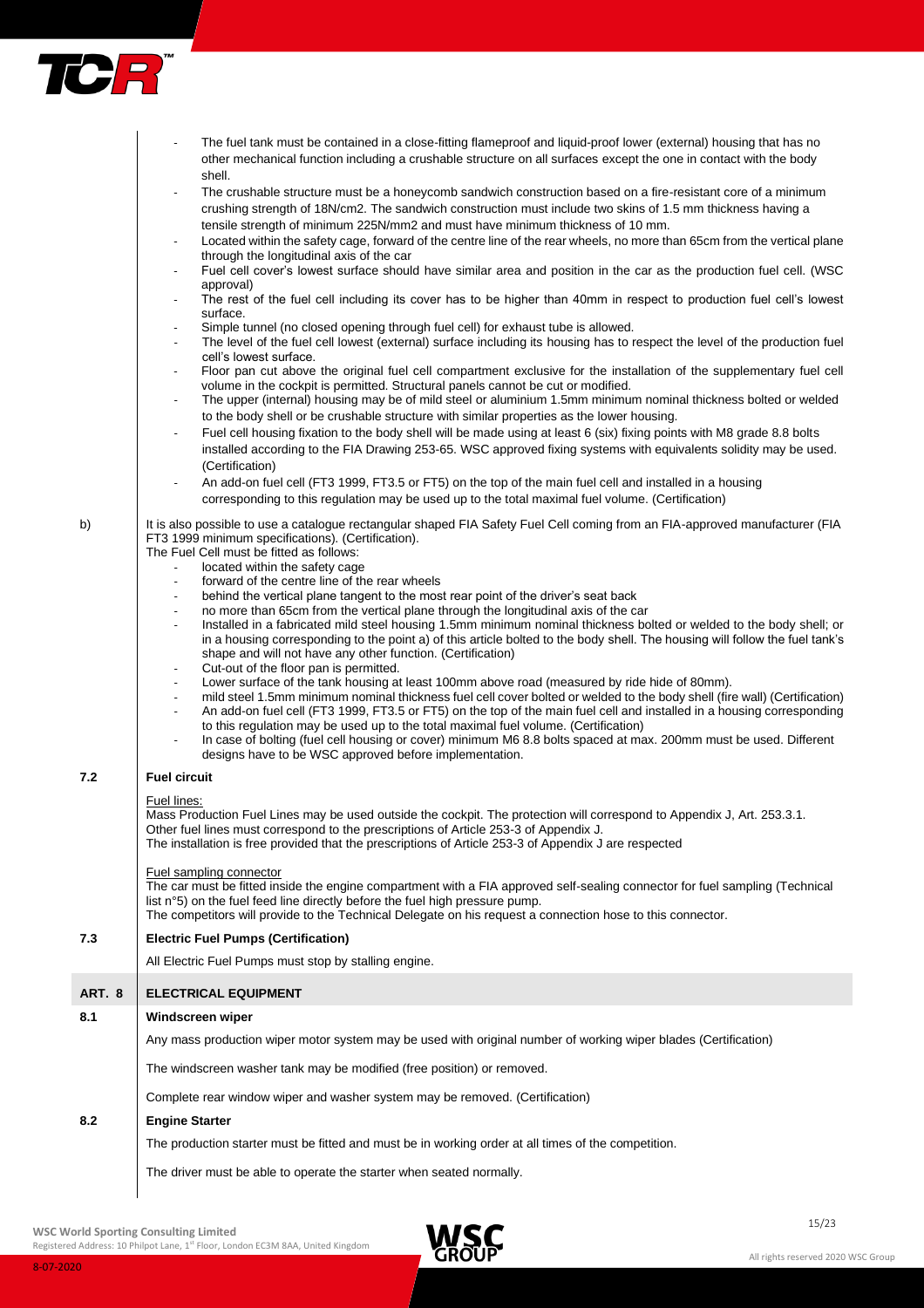

|        | Manufacturers may apply for alternative OEM Starter. (Certification)                                                                                                                                                                                                                                                                                                                                                                                                                                                                                                           |
|--------|--------------------------------------------------------------------------------------------------------------------------------------------------------------------------------------------------------------------------------------------------------------------------------------------------------------------------------------------------------------------------------------------------------------------------------------------------------------------------------------------------------------------------------------------------------------------------------|
| 8.3    | <b>Lighting equipment</b>                                                                                                                                                                                                                                                                                                                                                                                                                                                                                                                                                      |
| 8.3.1  | The exterior lighting equipment must at least ensure the following functions: headlights, front and rear direction indicators, stop<br>lights, rain light (see 8.3.2) and rear tail lights and must be in working order at all times of the competition.                                                                                                                                                                                                                                                                                                                       |
|        | The exterior surface and appearance of the mass production lights cannot be modified but the interior elements may be<br>removed. (Certification). Exception for the fender indicators which are free.                                                                                                                                                                                                                                                                                                                                                                         |
|        | Endurance spot lights are free however body work modifications have to be certified (VO at any time).                                                                                                                                                                                                                                                                                                                                                                                                                                                                          |
|        | Cars must be prepared to activate at promoter decision Low Beam Lights Flashing at 2Hz - 4Hz at any speed limiter mode.                                                                                                                                                                                                                                                                                                                                                                                                                                                        |
| 8.3.2  | Rain lights:<br>Rain Light is compulsory. (Certification)                                                                                                                                                                                                                                                                                                                                                                                                                                                                                                                      |
|        | Following arrangement may be used:<br>One FIA approved unit (Technical List n°19) located in the tail gate, boot lid or replacing the 3 <sup>rd</sup> brake light placed on<br>the car's centre line.<br>Production 3rd brake light in combination with the production rear fog light(s).                                                                                                                                                                                                                                                                                      |
| 8.4    | <b>Starter Battery</b>                                                                                                                                                                                                                                                                                                                                                                                                                                                                                                                                                         |
|        | Only 1 (one) dry starter battery is allowed.<br>Type: certified (Li-lon or other exotic types will not be accepted).<br>Capacity: free (certified)<br>Make: free as far as the certified capacity, location, protection and fixation are used.                                                                                                                                                                                                                                                                                                                                 |
|        | Location: In the production location, boot or in the cockpit. If in the cockpit, it must be situated behind a vertical and transversal<br>tangent plane to the rearmost point of driver's seat or in the rear passengers' foot well. (Certification)<br>Fixation: Should the battery be moved from its production position App. J, Art.255.5.8.3 applies.<br>Insulating cover: The terminals must be electrically protected with an insulating cover.<br>It must be possible at all times to start the engine with the energy of the battery transported on board the vehicle. |
| 8.5    | Electric loom (engine, car & data logger)                                                                                                                                                                                                                                                                                                                                                                                                                                                                                                                                      |
|        | Production or racing loom (Certification).                                                                                                                                                                                                                                                                                                                                                                                                                                                                                                                                     |
| 8.6    | Belt drive, alternator                                                                                                                                                                                                                                                                                                                                                                                                                                                                                                                                                         |
|        | The belt drive may be modified by removing not used belt driven aggregates and by repositioning the alternator. (Certification).                                                                                                                                                                                                                                                                                                                                                                                                                                               |
|        | The alternator may be replaced with another mass production one. The alternator pulley, belt and the bracket are free.<br>(Certification).                                                                                                                                                                                                                                                                                                                                                                                                                                     |
|        | The alternator must be operational at any time.                                                                                                                                                                                                                                                                                                                                                                                                                                                                                                                                |
| ART. 9 | <b>TRANSMISSION</b>                                                                                                                                                                                                                                                                                                                                                                                                                                                                                                                                                            |
| 9.1    | <b>Transmission system</b>                                                                                                                                                                                                                                                                                                                                                                                                                                                                                                                                                     |
|        | For cars fitted with a paddle shift and/or a power-driven clutch with electronic or pneumatic control, the Technical Delegate<br>may at any time oblige the competitor to use in competition the reference unit(s) registered with the WSC by the Manufacturer.                                                                                                                                                                                                                                                                                                                |
| 9.2    | <b>Clutch</b>                                                                                                                                                                                                                                                                                                                                                                                                                                                                                                                                                                  |
|        | The clutch has to be the mass production one or certified under following conditions:<br>Racing Catalogue pressed-type multi-discs sinter-cerametallic; cushion clutches are not allowed.<br>Minimum Discs Dia. 183mm (71/4")<br>$\overline{\phantom{a}}$<br>Clutch Control System hydraulic or mechanic actuated by the driver's foot<br>Clutch release bearing is free (catalogue parts).                                                                                                                                                                                    |
| 9.3    | Gearbox                                                                                                                                                                                                                                                                                                                                                                                                                                                                                                                                                                        |
|        | Mass production gearbox coming from the production model or from another car of the same group may be used<br>(Certification). In the latter case a gear box adapter to the engine and gearbox brackets may be used. (Certification)                                                                                                                                                                                                                                                                                                                                           |
|        | The mass production gearbox will be certified and used under following conditions:<br>Mass production ratios                                                                                                                                                                                                                                                                                                                                                                                                                                                                   |
|        | 1 (one) reverse gear, selectable at any moment by the driver while the engine is running and the car is stopped<br>$\overline{\phantom{a}}$<br>Every gear must be able to be engaged and in working order.<br>Gear changes must be made mechanically or using Paddle Shift (after-market or catalogue part).<br>$\overline{\phantom{a}}$                                                                                                                                                                                                                                       |
|        | Interference to Engine Control for shifting allowed (Ignition cut or power reduction)<br>$\blacksquare$<br>Each individual gear change must be separately and solely initiated and commanded by the driver.<br>$\blacksquare$                                                                                                                                                                                                                                                                                                                                                  |
|        | The target minimum racing weight (with driver) for cars using mass production gearbox is 1,230kg.                                                                                                                                                                                                                                                                                                                                                                                                                                                                              |
|        | The use of paddle shift on mass production gearbox using catalogue (after-market) parts may be certified. The gear box<br>control unit will be sealed and may be at any time be replaced by the technical delegate with the reference part. It is not<br>allowed to alter the certified operating data. Manufacturers will provide to the technical delegate free of charge for the duration                                                                                                                                                                                   |

WSC World Sporting Consulting Limited and **Intervention Consulting Limited** and **Intervention Consulting Limited** 

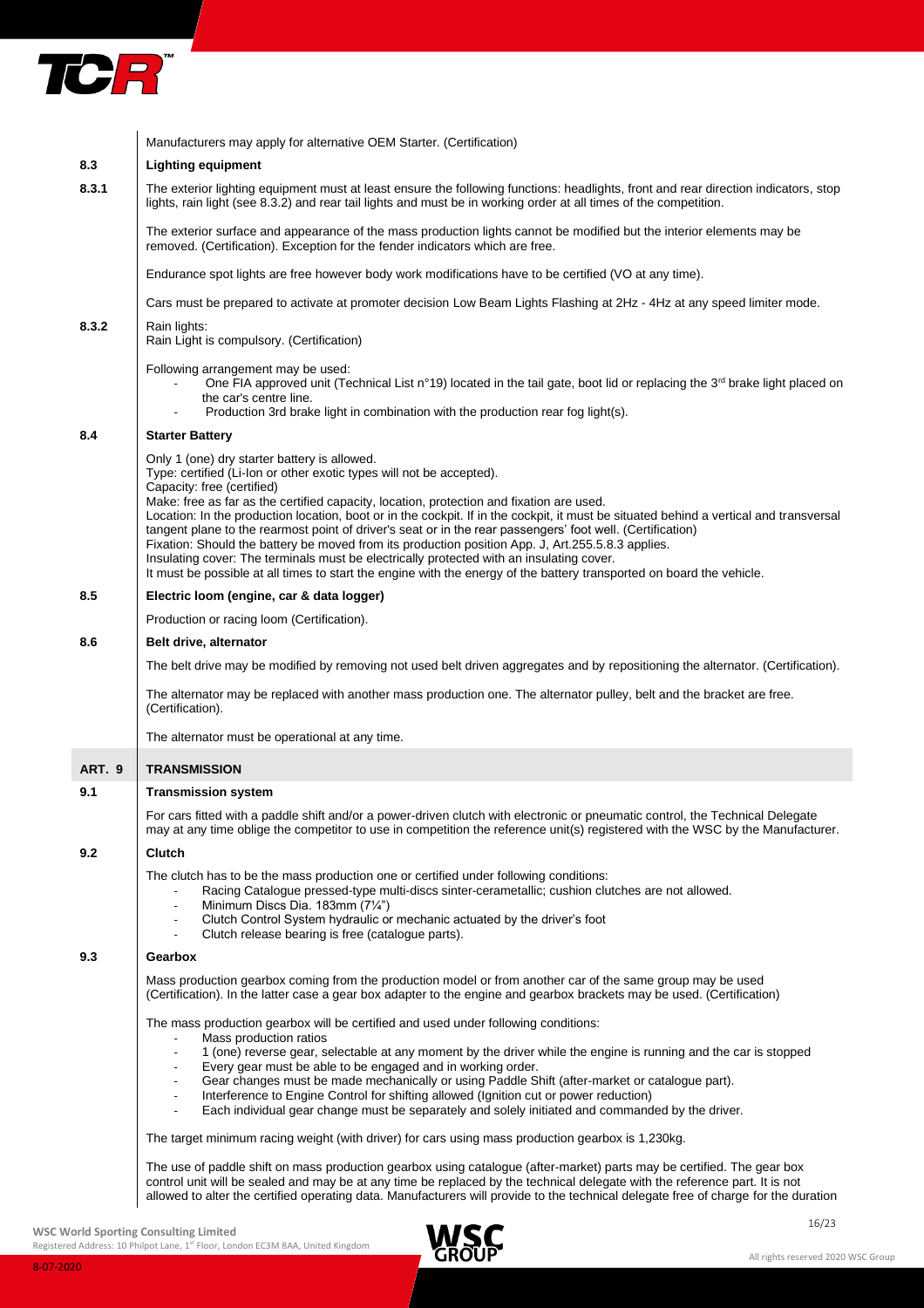

**9.4** 

**9.6 Drive shafts**

 $10.1$ 

| of participation of their cars to TCR Competitions, Series, Class or Championships Transmission Electronic Control Unit(s)<br>(ECU).                                                                                                                                                                                                                                                                                                                                                                                                                                                                                                                                                                                                                                                                                                                                                                                                                                                                                                                                                                                                                                                                                                                                                                           |
|----------------------------------------------------------------------------------------------------------------------------------------------------------------------------------------------------------------------------------------------------------------------------------------------------------------------------------------------------------------------------------------------------------------------------------------------------------------------------------------------------------------------------------------------------------------------------------------------------------------------------------------------------------------------------------------------------------------------------------------------------------------------------------------------------------------------------------------------------------------------------------------------------------------------------------------------------------------------------------------------------------------------------------------------------------------------------------------------------------------------------------------------------------------------------------------------------------------------------------------------------------------------------------------------------------------|
| One catalogue racing sequential gearbox with one set of ratios may be certified under following conditions:<br>A maximum of 6 (six) forward gears<br>$\overline{\phantom{a}}$<br>1 (one) reverse gear, selectable at any moment by the driver while the engine is running and the car is stopped<br>Every gear must be able to be engaged and in working order.<br>Gear changes must be made mechanically or using Paddle Shift (catalogue part).<br>$\overline{\phantom{a}}$<br>Interference to Engine Control for shifting allowed (Ignition cut or power reduction)<br>$\overline{\phantom{a}}$<br>Each individual gear change must be separately and solely initiated and commanded by the driver.<br>$\overline{\phantom{a}}$<br>Any system that permits more than one gear pair to be engaged to the drive train at any time is prohibited.<br>$\overline{\phantom{a}}$<br>Instantaneous gearshifts are forbidden.<br>$\overline{\phantom{a}}$<br>Gearshifts have to be distinct sequential actions where the extraction of the current dog gear is subsequently followed<br>$\blacksquare$<br>by the insertion of the target dog gear.<br>The dog gear is considered extracted when its position is not able to transmit any torque.<br>$\overline{\phantom{a}}$<br>Catalogue limited slip differential |
| A 2 <sup>nd</sup> catalogue racing sequential gearbox can be certified at any time as option VO using similar technical parameters:<br>Interchangeability (same clutch, starter, etc.)<br>Similar lubrication principle<br>Total ratios in each gear (deviation $\pm 3\%$ )<br>$\overline{\phantom{a}}$<br>Weight (deviation ±2kg)<br>$\overline{\phantom{a}}$<br>Catalogue limited slip differential<br>$\blacksquare$<br>Car models using mass production gearbox and/or sequential gearbox(es) will certify only 1 (one) GBX type per car (Chassis<br>no.) and are not allowed to change back and forth between different certified variants. GBX changes may be requested by                                                                                                                                                                                                                                                                                                                                                                                                                                                                                                                                                                                                                               |
| Certification Extension (Erratum) of the Technical Form.<br>A new gearbox cooling using catalogue parts (pump, filter, cooler, lines, thermostat, etc.) may be certified. Mass Production<br>Gearbox Cooling may be used without modification. Modified mass production gearbox cooling must be also certified.                                                                                                                                                                                                                                                                                                                                                                                                                                                                                                                                                                                                                                                                                                                                                                                                                                                                                                                                                                                                |
| Each car will have to keep declared transmission.                                                                                                                                                                                                                                                                                                                                                                                                                                                                                                                                                                                                                                                                                                                                                                                                                                                                                                                                                                                                                                                                                                                                                                                                                                                              |
| <b>Final Drive</b>                                                                                                                                                                                                                                                                                                                                                                                                                                                                                                                                                                                                                                                                                                                                                                                                                                                                                                                                                                                                                                                                                                                                                                                                                                                                                             |
| The final drive may be production or new (Certification).                                                                                                                                                                                                                                                                                                                                                                                                                                                                                                                                                                                                                                                                                                                                                                                                                                                                                                                                                                                                                                                                                                                                                                                                                                                      |
| For each certified gear box one new final drive ratio or one new final drive ratio pair (for transmission using two final gear pairs<br>for gearboxes with 2 lay shafts) in the certified housing may be certified.                                                                                                                                                                                                                                                                                                                                                                                                                                                                                                                                                                                                                                                                                                                                                                                                                                                                                                                                                                                                                                                                                            |
| Final drive cooling using catalogue parts (pump, filter, cooler, lines, thermostat, etc.) may be certified.                                                                                                                                                                                                                                                                                                                                                                                                                                                                                                                                                                                                                                                                                                                                                                                                                                                                                                                                                                                                                                                                                                                                                                                                    |
| <b>Limited Slip Differential</b>                                                                                                                                                                                                                                                                                                                                                                                                                                                                                                                                                                                                                                                                                                                                                                                                                                                                                                                                                                                                                                                                                                                                                                                                                                                                               |
| Any mass production limited slip differential may be used in mass production gearbox with production parameters but the<br>settings cannot be modified during driving. (Certification)                                                                                                                                                                                                                                                                                                                                                                                                                                                                                                                                                                                                                                                                                                                                                                                                                                                                                                                                                                                                                                                                                                                         |
| The mass production differential fitted in the mass production gearbox may be replaced by a catalogue mechanical limited slip<br>differential inside the drive unit housing (Certification).                                                                                                                                                                                                                                                                                                                                                                                                                                                                                                                                                                                                                                                                                                                                                                                                                                                                                                                                                                                                                                                                                                                   |
| It is permitted to remove material from the inside of the production housing. It must at all times be possible to clearly recognize<br>the housing as the certified standard housing. (Certification)                                                                                                                                                                                                                                                                                                                                                                                                                                                                                                                                                                                                                                                                                                                                                                                                                                                                                                                                                                                                                                                                                                          |
| Only one (1) cataloque mechanical limited slip differential may be offered for each racing sequential gearbox. (Certification).                                                                                                                                                                                                                                                                                                                                                                                                                                                                                                                                                                                                                                                                                                                                                                                                                                                                                                                                                                                                                                                                                                                                                                                |
| For each mechanical limited slip differentials 4 (four) pairs of pressure angles machined on one or several pressure rings pairs<br>may be certified. Control jigs for the pressure angles will be made available on WSC request.                                                                                                                                                                                                                                                                                                                                                                                                                                                                                                                                                                                                                                                                                                                                                                                                                                                                                                                                                                                                                                                                              |
| The use of metallic friction plates & disks is mandatory (no carbon friction plates / disks or CFRP platted parts allowed).                                                                                                                                                                                                                                                                                                                                                                                                                                                                                                                                                                                                                                                                                                                                                                                                                                                                                                                                                                                                                                                                                                                                                                                    |
| <b>Drive shafts</b>                                                                                                                                                                                                                                                                                                                                                                                                                                                                                                                                                                                                                                                                                                                                                                                                                                                                                                                                                                                                                                                                                                                                                                                                                                                                                            |
| For each certified gear box different drive shafts may be certified. Principle of the joint on the wheel side joint must be original.                                                                                                                                                                                                                                                                                                                                                                                                                                                                                                                                                                                                                                                                                                                                                                                                                                                                                                                                                                                                                                                                                                                                                                          |
| Drive shaft's length is free.                                                                                                                                                                                                                                                                                                                                                                                                                                                                                                                                                                                                                                                                                                                                                                                                                                                                                                                                                                                                                                                                                                                                                                                                                                                                                  |
| <b>AXLES, SUSPENSION AND STEERING</b>                                                                                                                                                                                                                                                                                                                                                                                                                                                                                                                                                                                                                                                                                                                                                                                                                                                                                                                                                                                                                                                                                                                                                                                                                                                                          |
| Generals                                                                                                                                                                                                                                                                                                                                                                                                                                                                                                                                                                                                                                                                                                                                                                                                                                                                                                                                                                                                                                                                                                                                                                                                                                                                                                       |
| Wheelbase: Nominal wheelbase of the race car must not exceed the nominal wheelbase of the original car +60 mm with the<br>following constraints:<br>The wheels can only be moved towards their end (i.e. front wheel towards the front) by 30 mm maximum.<br>This measurement must be taken from a datum-point on the body shell. (Certification)<br>Tolerance on race car wheelbase $\pm$ 10 mm.                                                                                                                                                                                                                                                                                                                                                                                                                                                                                                                                                                                                                                                                                                                                                                                                                                                                                                              |
|                                                                                                                                                                                                                                                                                                                                                                                                                                                                                                                                                                                                                                                                                                                                                                                                                                                                                                                                                                                                                                                                                                                                                                                                                                                                                                                |

Front and Rear overhangs

WSC World Sporting Consulting Limited **17/23** 

8-07-2020



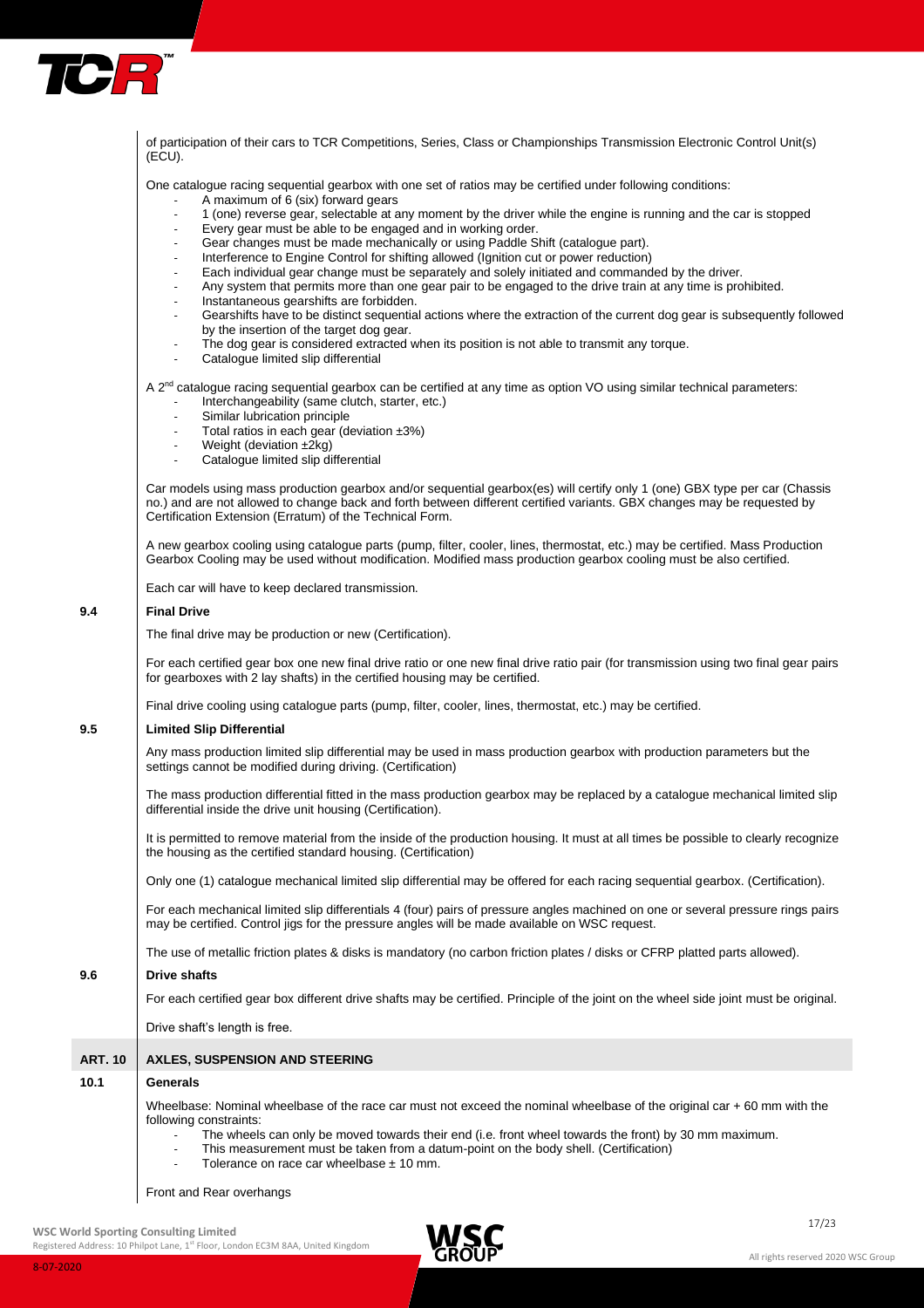

|      | Front: Defined by front bumper & Front splitter position.                                                                                                                                                                                                                                      |
|------|------------------------------------------------------------------------------------------------------------------------------------------------------------------------------------------------------------------------------------------------------------------------------------------------|
|      | Rear: Defined by rear bumper position.<br>These measurements must be taken from a datum-point on the body shell. (Certification)                                                                                                                                                               |
|      |                                                                                                                                                                                                                                                                                                |
|      | No modifications of the chassis for new suspension pick up points<br>The position of the new pick-up points is free; max ±20mm adjustment in all directions (Certification)<br>Bolted brackets for suspension elements are free (Certification)<br>$\overline{\phantom{a}}$                    |
|      | Position of the front and rear axles, wheel base and overhangs correspond to the production car. (Certification)                                                                                                                                                                               |
|      | Reinforcement bars (Certification)<br>Reinforcement bars may be fitted on the McPherson top mounting points to the body shell of the same axle, each side of the<br>car's longitudinal centreline.                                                                                             |
|      | The distance between the McPherson top mounting and the anchorage point of the bar cannot be more than 150 mm (Drawing<br>255-4), unless the bar is a transverse strut homologated with the safety cage.<br>Reinforcement bars must be removable.                                              |
|      | $b \leq 150$ mm                                                                                                                                                                                                                                                                                |
|      | The mounting bracket may be welded or bolted to the body shell.<br>If bolted, a maximum of three (3) holes (maximum diameter of 10.5 mm) are authorised on each side.<br>The reinforcement bar must not be mounted elsewhere on the body shell or any mechanical part.                         |
| 10.2 | <b>Wheel Hubs and Bearing</b>                                                                                                                                                                                                                                                                  |
|      | The wheel hubs may be re-machined using similar wheel fixation (number of fixation points, same bolt PCD and thread), to<br>allow the use of a stronger mass production wheel bearing. Mass production wheel hubs may be used. The rim centring on the<br>hub may be modified. (Certification) |
| 10.3 | Bearings, Silent blocks, Rubber bearing                                                                                                                                                                                                                                                        |
|      | Production bearing on suspension arms may be replaced by uniballs or bush bearings (Certification). No rolling contact<br>bearings accepted.                                                                                                                                                   |
|      | Any elastokinematic elements (rubber, metallic spring, etc.) allowing defined modification of suspension parameters (toe,<br>camber, etc.) under lateral or longitudinal forces are forbidden.                                                                                                 |
| 10.4 | Front wishbones/upright/struts                                                                                                                                                                                                                                                                 |
|      | The working principle and the number of pivot points on the wishbones/upright/struts and on the chassis/subframe have to be<br>maintained. The parts are free. (Certification)                                                                                                                 |
|      | Double-wishbone axle may be changed to triangular control arm axle. (Certification)                                                                                                                                                                                                            |
| 10.5 | <b>Rear suspension</b>                                                                                                                                                                                                                                                                         |
|      | Production suspension parts may be reinforced or modified. Suspension arms may be replaced by new parts (Certification)                                                                                                                                                                        |
|      | Twist beam may be changed into double trailing arm, keeping the same external pivot points and adding two additional points<br>on chassis. (Certification)                                                                                                                                     |
| 10.6 | <b>Anti-roll bars</b>                                                                                                                                                                                                                                                                          |
|      | Anti-roll bars made from ferrous material, their bearings and their actuation are free. Adjustable lever arms (no turning blades)<br>may be used without adjustment from the cockpit. (Certification, maximum 3 sets for front and rear axle)                                                  |
|      | If the production axle is not fitting anti-roll bar, it may be added. (Certification)                                                                                                                                                                                                          |
|      | The anti-roll bars may be disconnected but must remain in the car.                                                                                                                                                                                                                             |
| 10.7 | <b>Springs</b>                                                                                                                                                                                                                                                                                 |
|      | Cylindrical, linear steel springs are free; the combination of one helper with one suspension spring is allowed.                                                                                                                                                                               |
|      | The spring seats are free. (Certification)                                                                                                                                                                                                                                                     |
|      | Rubber bump stops and packers are free.                                                                                                                                                                                                                                                        |
| 10.8 | Minimum Ride height                                                                                                                                                                                                                                                                            |
|      | The minimum ride height has to be respected at any time during the event.                                                                                                                                                                                                                      |
|      |                                                                                                                                                                                                                                                                                                |

WSC World Sporting Consulting Limited and Consulting Limited and Consulting Limited and Consulting Limited and Consulting Limited and Consulting Limited and Consulting Limited and Consulting Limited and Consulting Limited

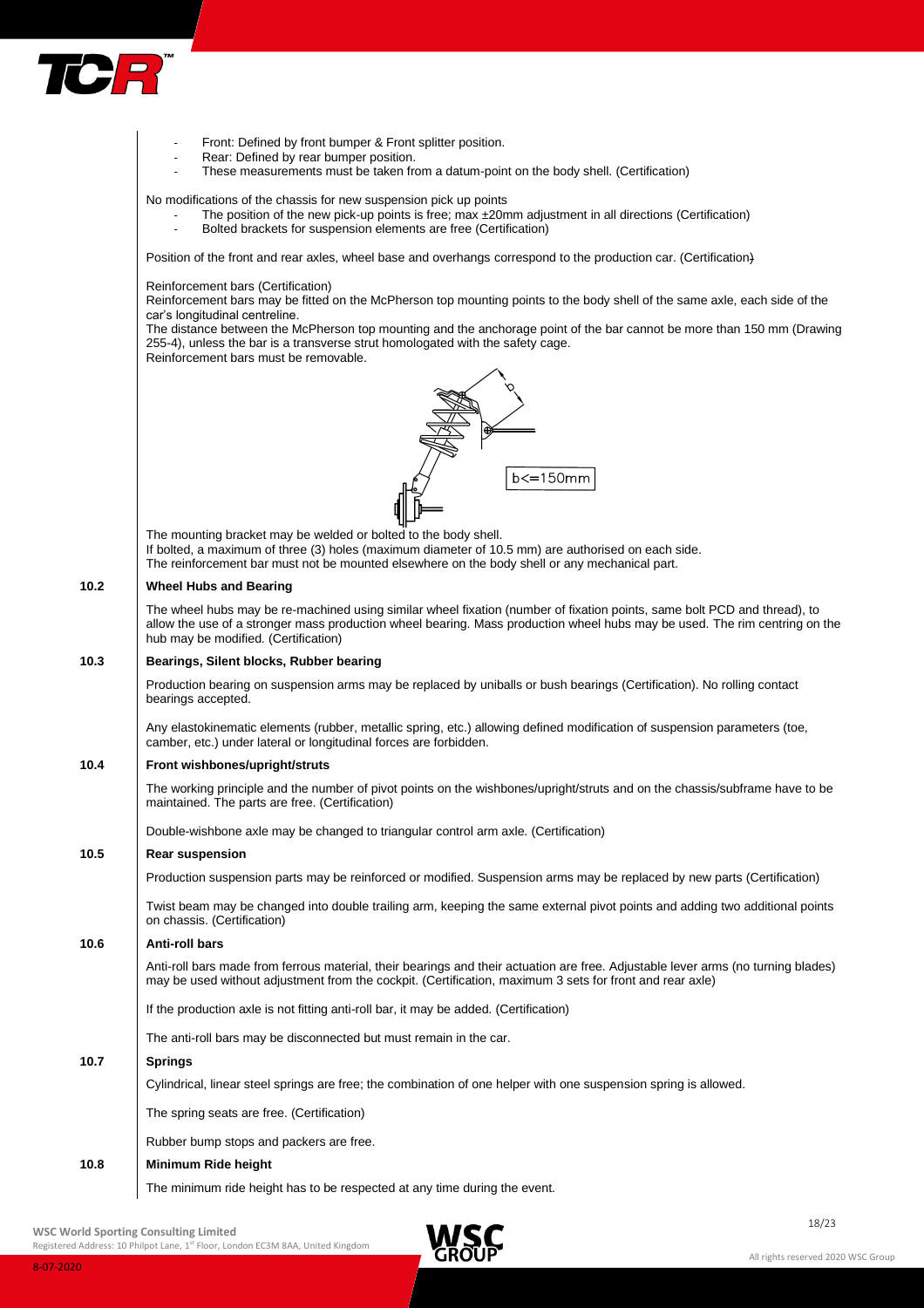

|               | For the checking of the minimum ride height, the pressure of the tyres must not be less than 1.5bars.                                                                                                                                                                                                                                                                                                                                                                                                                                                                                                                                                                                                                                                            |
|---------------|------------------------------------------------------------------------------------------------------------------------------------------------------------------------------------------------------------------------------------------------------------------------------------------------------------------------------------------------------------------------------------------------------------------------------------------------------------------------------------------------------------------------------------------------------------------------------------------------------------------------------------------------------------------------------------------------------------------------------------------------------------------|
|               | Reference Minimum Ride Height: 80mm.                                                                                                                                                                                                                                                                                                                                                                                                                                                                                                                                                                                                                                                                                                                             |
| 10.9          | <b>Shock absorbers</b>                                                                                                                                                                                                                                                                                                                                                                                                                                                                                                                                                                                                                                                                                                                                           |
|               | Only commercial hydraulic 2-way adjustable shock absorbers (one per wheel) fitted in the same location and similar position<br>like in the basic mass production car are allowed. (Certification)                                                                                                                                                                                                                                                                                                                                                                                                                                                                                                                                                                |
|               | All original internal parts offered by the manufacturer of the certified shock absorber in its commercial catalogues and free<br>available on the market are allowed.                                                                                                                                                                                                                                                                                                                                                                                                                                                                                                                                                                                            |
|               | The use of following technical solutions is forbidden:<br>Rolling contact bearings<br>Inertial shock absorbers (J-Damper)<br>$\blacksquare$<br>Floating-piston for amplitude/frequency depending damping<br>Hydraulic bump-stops<br>$\overline{\phantom{a}}$<br>Connection between shock absorbers (mechanic other than antiroll bars, hydraulic, or electronic)<br>$\overline{\phantom{a}}$<br>Set-up modification from cockpit<br>Set-up modification by moving car by computer control (active damping)<br>Motion sensing valves (G-valves)<br>Electro valves<br>$\blacksquare$<br>Solid-materially additives to the damper-oil<br>Manufacturers may apply for different shock absorber brands and /or commercial designations at any time (VO Certification) |
| 10.10         | <b>Steering</b>                                                                                                                                                                                                                                                                                                                                                                                                                                                                                                                                                                                                                                                                                                                                                  |
|               | The steering lock must be dismounted and the column adjusting system must be locked with tools. Steering column brackets<br>may be replaced. The new brackets may be connected to the chassis or to the safety cage (Certification)<br>The production locking system of the steering column adjustment may be used for endurance events. (Certification)                                                                                                                                                                                                                                                                                                                                                                                                         |
|               | A catalogue closed steering wheel can be used. The fitting of displays, switches and control lights on the steering wheel is<br>allowed if offered by the steering wheel supplier. (Certification)                                                                                                                                                                                                                                                                                                                                                                                                                                                                                                                                                               |
|               | It is possible to certificate a new steering rack. All components of the new one must be of OEM mass production origin with<br>minimal modifications for race usage and parts matching. (Origin has to be proved). Chassis firewall could be locally modified<br>to adapt new routing for steering column. Steering column could be modified to be adapted to new steering rack spline.<br>(Certification)                                                                                                                                                                                                                                                                                                                                                       |
|               | The steering wheel must be fitted with a quick release system. (Certification)                                                                                                                                                                                                                                                                                                                                                                                                                                                                                                                                                                                                                                                                                   |
| 10.11         | <b>Power steering</b>                                                                                                                                                                                                                                                                                                                                                                                                                                                                                                                                                                                                                                                                                                                                            |
|               | For cars fitted with an automatically variable power steering the Technical Delegate may at any time oblige the competitor to use<br>the reference unit WSC registered by the Manufacturer.                                                                                                                                                                                                                                                                                                                                                                                                                                                                                                                                                                      |
|               | In case of using different steering rack the correspondent assistance principle can be used with parts of OEM mass production<br>origin. (Certification)                                                                                                                                                                                                                                                                                                                                                                                                                                                                                                                                                                                                         |
| <b>ART.11</b> | <b>BRAKES</b>                                                                                                                                                                                                                                                                                                                                                                                                                                                                                                                                                                                                                                                                                                                                                    |
| 11.1          | Generals                                                                                                                                                                                                                                                                                                                                                                                                                                                                                                                                                                                                                                                                                                                                                         |
|               | Master cylinder(s) dimensions are free; The type and make will be certified.<br>Max brake diameter 382mm (width free); certified brand, diameter and bells<br>Steel brake discs (no ceramic coating allowed)<br>Max 6 pistons front calliper (Certification)<br>Max 2 pistons rear calliper (Certification)<br>The brake callipers must be made from aluminium materials with a modulus of elasticity no greater than 80Gpa. (Certification)<br>Simple brake effort repartition system(s) (hydraulic or/and mechanic) is (are) allowed. (Certification)                                                                                                                                                                                                          |
| 11.2          | <b>Brake fluid tanks</b>                                                                                                                                                                                                                                                                                                                                                                                                                                                                                                                                                                                                                                                                                                                                         |
|               | The brake and clutch fluid tanks will be fixed in the engine bay. The brake fluid hoses may pass through the cockpit.<br>(Certification)                                                                                                                                                                                                                                                                                                                                                                                                                                                                                                                                                                                                                         |
| 11.3          | <b>Brake cooling</b>                                                                                                                                                                                                                                                                                                                                                                                                                                                                                                                                                                                                                                                                                                                                             |
|               | Ducts may be metallic (steel or aluminium sheet), flexible hoses or be made in composite material. (Certification)<br>Original apertures in the mass production bodywork may be used to bring the cooling air to the brakes. (Certification)<br>The connection of the air ducts to the certified apertures in the bodywork is free. (Certification)                                                                                                                                                                                                                                                                                                                                                                                                              |
|               | Two supplementary openings in the front bumper may be done with no other function (Certification):<br>The connection parts to the bumper will have an internal diameter of maximum 110mm, or the correspondent area for<br>non-circular sections, will not protrude more than 15mm above bumper's outer surface having transition radius to the<br>bumper shape max 10mm.                                                                                                                                                                                                                                                                                                                                                                                        |

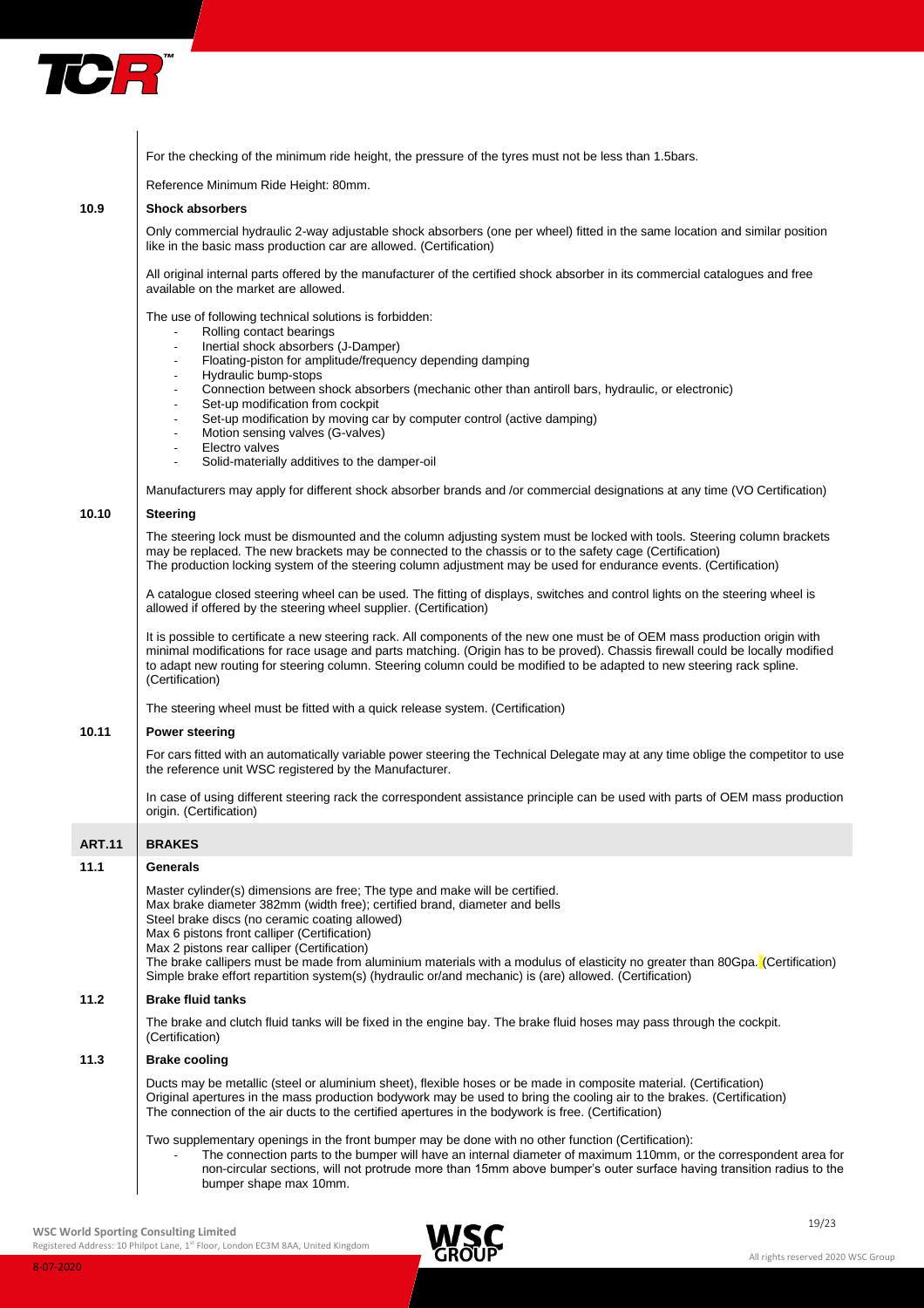

|                | Flexible or firm air ducts with maximal inside dimensions of nominal 115mm diameter for circular versions or the<br>corresponding inside area for non-circular versions may be used.                                                                                                                                                                                                                                                                                             |
|----------------|----------------------------------------------------------------------------------------------------------------------------------------------------------------------------------------------------------------------------------------------------------------------------------------------------------------------------------------------------------------------------------------------------------------------------------------------------------------------------------|
|                | Brake disc cooling:<br>Ducts must channel air towards the inner face of the brake disc and brake disc bell only and must not be bigger than the disc<br>diameter.                                                                                                                                                                                                                                                                                                                |
|                | Brake calliper cooling:<br>Ducts may wrap the calliper up to a maximum of 20mm around it.                                                                                                                                                                                                                                                                                                                                                                                        |
|                | Tape on the external air inlets to regulate the brake temperature is allowed (in car colour).                                                                                                                                                                                                                                                                                                                                                                                    |
| 11.4           | <b>Parking brake</b>                                                                                                                                                                                                                                                                                                                                                                                                                                                             |
|                | The parking brake working on the brake system (not on the transmission) is mandatory.                                                                                                                                                                                                                                                                                                                                                                                            |
|                | The production parking brake may be removed or replaced by a hydraulic valve or master cylinder operated manually by the<br>driver without any intermediate system. (Certification)                                                                                                                                                                                                                                                                                              |
| <b>ART. 12</b> | <b>WHEELS AND TYRES</b>                                                                                                                                                                                                                                                                                                                                                                                                                                                          |
| 12.1           | <b>Generals</b>                                                                                                                                                                                                                                                                                                                                                                                                                                                                  |
|                | The tyre types will be decided by WSC.<br>Any system allowing the car to be driven without pressure in the tyres is forbidden.<br>Pressure and temperature sensors are forbidden.                                                                                                                                                                                                                                                                                                |
| 12.2           | <b>Dimensions</b>                                                                                                                                                                                                                                                                                                                                                                                                                                                                |
|                | Wheels: (Certification)<br>Dimensions of the 4 wheels: identical                                                                                                                                                                                                                                                                                                                                                                                                                 |
|                | Rim's maximum dimensions: 10"x18" (width x diameter)                                                                                                                                                                                                                                                                                                                                                                                                                             |
|                | Complete wheel: Maximum width at 2bars: 280mm<br>$\blacksquare$                                                                                                                                                                                                                                                                                                                                                                                                                  |
|                | The diameters at inner and outer rim edges must be identical with a tolerance of $\pm 2.0$ mm.<br>$\blacksquare$<br>Wheel's minimum weight: 11kg<br>$\blacksquare$                                                                                                                                                                                                                                                                                                               |
|                | Wheel's material: Cast aluminium alloy<br>$\overline{\phantom{a}}$                                                                                                                                                                                                                                                                                                                                                                                                               |
|                | Wheel's Construction: Single unit<br>$\overline{\phantom{a}}$<br>Metal inserts are allowed for the passage of the drive to the wheel.                                                                                                                                                                                                                                                                                                                                            |
|                | Air extractors are forbidden.                                                                                                                                                                                                                                                                                                                                                                                                                                                    |
|                | Dry and wet weather tyres will have similar dimensions.<br>$\blacksquare$                                                                                                                                                                                                                                                                                                                                                                                                        |
|                | Manufacturers may apply for different interchangeable wheels at any time (VO Certification)                                                                                                                                                                                                                                                                                                                                                                                      |
| 12.3           | <b>Wheel visibility</b>                                                                                                                                                                                                                                                                                                                                                                                                                                                          |
|                | The upper part of the complete wheel (flange + rim + tire) in straight ahead position and above the wheel's centre must be<br>vertically covered by the bodywork.                                                                                                                                                                                                                                                                                                                |
| 12.4           | <b>Wheel attachment</b>                                                                                                                                                                                                                                                                                                                                                                                                                                                          |
|                | Wheel fixations by bolts may be changed to stud fixations respectively knurled-head screws and steel nuts, provided that the<br>number of fixation points, as mentioned above, remains unchanged. (Certification)                                                                                                                                                                                                                                                                |
|                | Certified wheel spacers are allowed.                                                                                                                                                                                                                                                                                                                                                                                                                                             |
|                | Manufacturers may apply for endurance wheel attachment studs and nuts. (Certification)                                                                                                                                                                                                                                                                                                                                                                                           |
| 12.5           | <b>Pressure control valves</b>                                                                                                                                                                                                                                                                                                                                                                                                                                                   |
|                | Pressure control valves on the wheels are forbidden.                                                                                                                                                                                                                                                                                                                                                                                                                             |
| <b>ART. 13</b> | <b>COCKPIT</b>                                                                                                                                                                                                                                                                                                                                                                                                                                                                   |
| 13.1           | Equipment permitted in the cockpit                                                                                                                                                                                                                                                                                                                                                                                                                                               |
|                | The only components which can be added in the cockpit are:<br>- Safety equipment and structures<br>- Seat, instruments and any other controls necessary for driving including the brake balance adjuster<br>- Electronic and electrical equipment; it is permitted to channel air towards the electronic equipment on condition that the<br>ventilation devices comply with the present regulations.<br>- team communication radio<br>- Driver cooling and ventilation equipment |
|                | - Ballasts<br>- Braking and clutch system hydraulic lines with properly secured connectors                                                                                                                                                                                                                                                                                                                                                                                       |
|                | - Pneumatic jacks and their pipes<br>- Battery                                                                                                                                                                                                                                                                                                                                                                                                                                   |
|                | - Fuel, hydraulic lines with properly secured connectors (App. J. Art. 253.3.2)                                                                                                                                                                                                                                                                                                                                                                                                  |

20/23 **WSC World Sporting Consulting Limited**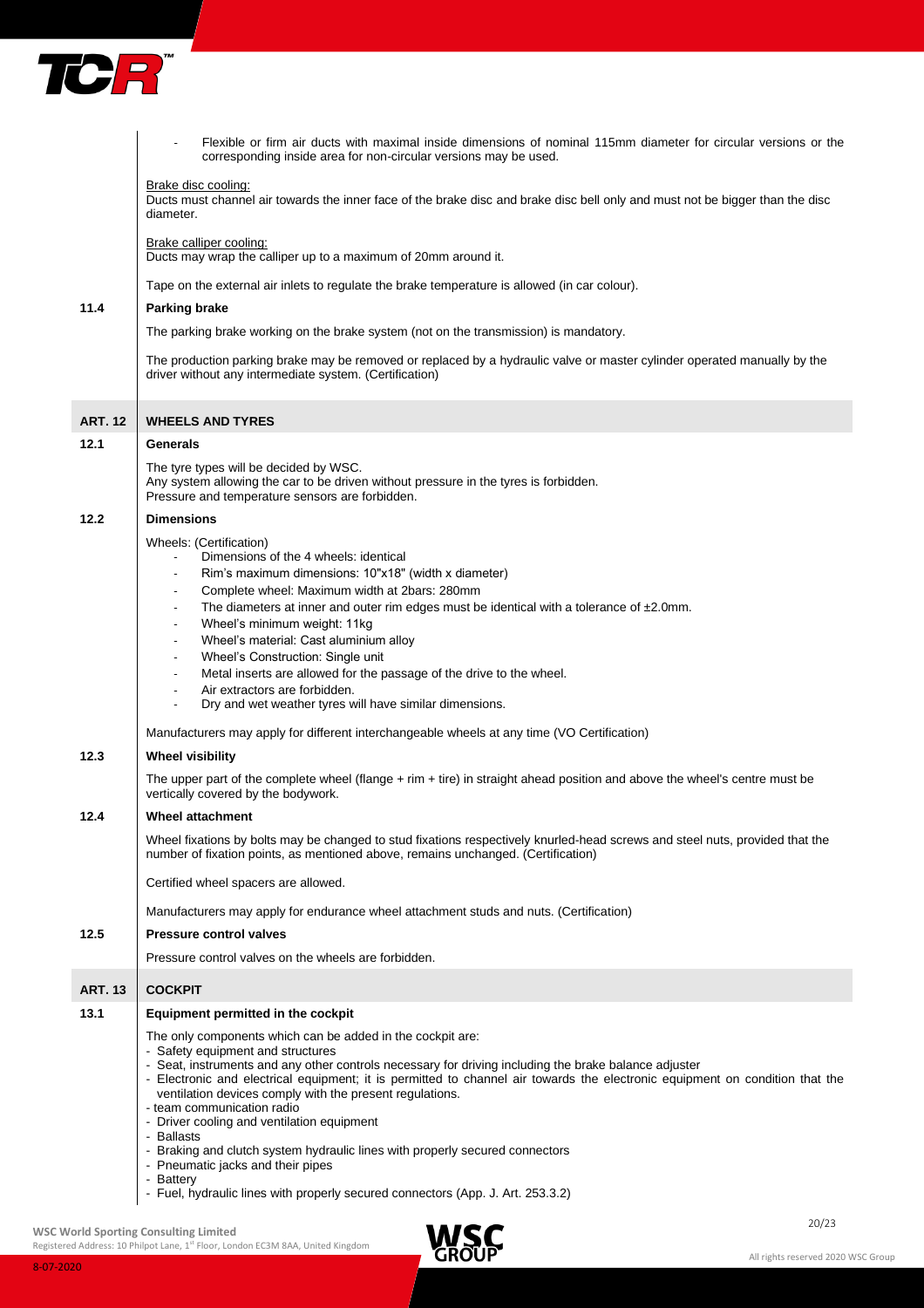

None of the above items may hinder cockpit exit or the driver's visibility.

The above components must be covered where necessary by a rigid protective material to minimise injury, and their mountings must be able to withstand 25g deceleration.

One air duct for driver's cooling from one of the engine cooling air boxes through the bulkhead max dia. 51mm in fire wall quality is allowed. (Certification)

# **13.2 Cockpit exit time**

The driver, seated in his normal driving position, must be able to get out from the cockpit in 7 seconds through the driver's door and in 9 seconds through the passenger's door.

For the purposes of these tests, the driver must be wearing all normal driving equipment, the seat belts must be fastened, the steering wheel must be in place, and the doors must be closed.

#### **13.3 Test for helmet removal**

With the driver seated in his normal driving position in the car with which he is entered, wearing a frontal head restraint system according to FIA Standard 8858-2010 (FIA List No. 29) appropriate to his size and with the seat harness tightened, it must be possible, that the helmet which the driver will wear in the race can be gently removed from his head without bending his neck or spinal column.

#### **ART. 14 SAFETY EQUIPMENT**

#### **14.1 Fire extinguishers**

All cars must be equipped with an extinguishing system homologated by the FIA in accordance with Article 253.7.2. (FIA Technical List nos. 16 and 52). The Technical List no. 52 (FIA Standard 8865-2015) is mandatory for cars certified from 2020 on. (Certification)

Manufacturers may apply for alternative fire extinguishers system using the same fixing points on the car. (Certification)

In case of supply problems TCR promoters may ask for WSC waivers for different FIA homologated extinguisher with similar qualities under the responsibility of own Technical Delegate.

## **14.2 Safety belts**

The safety belts must comply with FIA Standard N°8853/98 (FIA Technical List 24) or FIA Standard N°8853/2016 (FIA Technical List no. 57) and have to use the certified fixing points. FIA Standard N°8853/2016 is mandatory for cars certified after 2020.

## **14.3 Rear view mirrors**

The car must be fitted with 2 (two) production external rear view mirrors.

# **14.4 Driver Seat**

The driver's seat must be FIA homologated and not modified:

- FIA Standard 8855-1999 (FIA Technical List 12) using exclusively WSC certificated seat brackets. (Certification) Several homologated seizes of the certified seat model may be used with certificated seat brackets (Certification) FIA Standard 8862-2009 (FIA Technical List 40)
- 

Maximum total thickness of cushions used between the driver and the homologated seat is 50mm.

If the original seat attachments points on the body shell are changed, the new attachments points for seat or seat supports must comply with the provisions of App. J, Art. 253.16. (Certification)

The seat must be mounted by means of at least four (4) M8 bolts of at least 10.9 quality.

Seat position

- Transversally: Seat centreline must not be less than 270mm from the car's centreline.
- Longitudinally limit: No part of the seat may be situated beyond the vertical and transverse plane defined by the front edge of the original back seat. The most rear seat position will be documented in the Technical Form related to the chassis. (Certification)

# **14.5 General Circuit Breaker**

The driver, when seated normally at the steering wheel with the safety belts fastened, must be able to cut off all the electrical circuits and switch off the engine by means of a spark-proof breaker switch.

The switch must be positioned on the dashboard or in any other place easily accessible and must be able to be handled from inside the car by the driver seated and secured by his safety belts.

An exterior General Circuit Breaker must be installed and clearly identified by a symbol showing a red spark in a white-edged blue triangle in conformity with FIA App. J, Art 253.13.

- Recommended location: at the lower part of the driver's side windscreen pillar.
	- Location following FIA Art 253.13 will be also accepted.

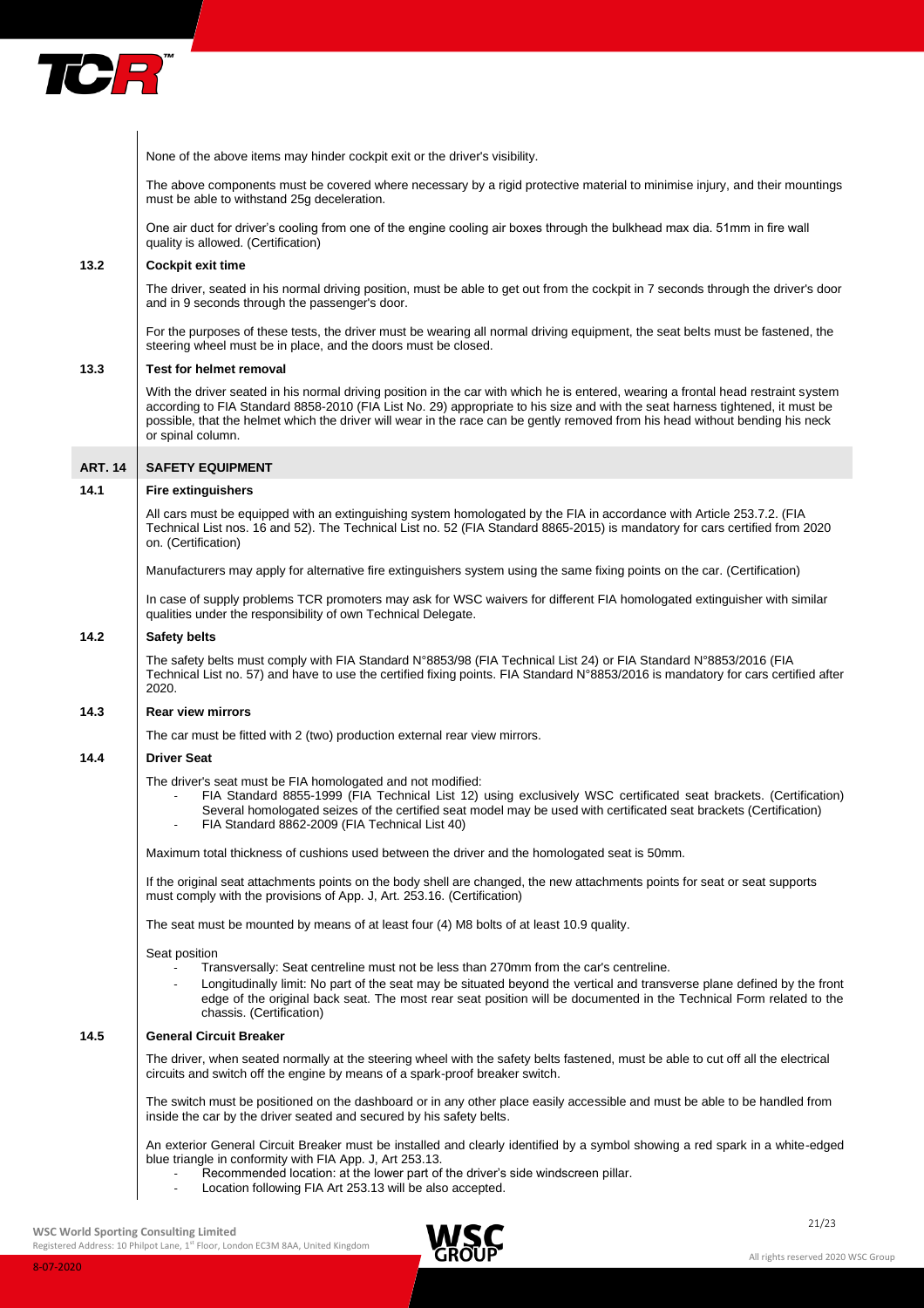

| 14.6           | <b>Protection Nets</b>                                                                                                                                                                                                                                                                                                                                                                                                                                                                                                                                                                                                                                                            |
|----------------|-----------------------------------------------------------------------------------------------------------------------------------------------------------------------------------------------------------------------------------------------------------------------------------------------------------------------------------------------------------------------------------------------------------------------------------------------------------------------------------------------------------------------------------------------------------------------------------------------------------------------------------------------------------------------------------|
|                | A protective window net is compulsory. (Certification)                                                                                                                                                                                                                                                                                                                                                                                                                                                                                                                                                                                                                            |
|                | It must meet the following specifications:<br>- the net must be made up of woven strips at least 19mm (3/4") wide;<br>- the meshes must be a minimum of 25 x 25mm and a maximum of 60 x 60mm. The woven strips must be non-flammable and<br>sewn together at each point of crossing. The net must not be of a temporary nature.<br>- viewed from the side, it must reach from the centre of the steering wheel to the B-pillar.                                                                                                                                                                                                                                                   |
|                | Fixation:<br>The net must be attached either to the safety cage or to the chassis, above the driver's window, by means of a rapid release<br>system that will function even if the car turns over.<br>The net must open from the top downwards when car is on wheels.<br>The use of "Velcro" lock is not permitted.<br>It must be possible to detach the net with one hand. To this end, the handle or lever must have coloured markings ("dayglo"<br>orange).<br>A push-button release system is authorised provided that it respects the prescriptions of this article.<br>The push-buttons must be visible from the outside, be of a contrasting colour and be marked "press". |
|                | Racing nets according to FIA 8863-2013 standard (Technical list n°48) may be certified as VO. Fixation: Racing nets must be<br>attached to the certified mounting points following FIA specifications.                                                                                                                                                                                                                                                                                                                                                                                                                                                                            |
| 14.7           | <b>Towing devices</b>                                                                                                                                                                                                                                                                                                                                                                                                                                                                                                                                                                                                                                                             |
|                | All cars will be equipped with certified rear and front towing devices. It will be clearly visible and coloured in yellow, red or<br>orange.<br>The towing devices must be within the perimeter of the bodywork as viewed from above.                                                                                                                                                                                                                                                                                                                                                                                                                                             |
|                | It must allow the passage of a cylinder with a diameter of 60mm.<br>It must allow moving the car with blocked wheels using the cars braking system on a dry surface (concrete or asphalt) by<br>applying traction on a plane parallel to the ground, with an angle of $\pm 15^{\circ}$ to the longitudinal centreline of the car.<br>The car must be fitted with the control dry weather tyres.<br>Flexible towing devices must be always in good condition without abrasions or kinks.                                                                                                                                                                                           |
| 14.8           | <b>Fuel system</b>                                                                                                                                                                                                                                                                                                                                                                                                                                                                                                                                                                                                                                                                |
|                | <b>Fuel lines</b><br>Flexibles lines inside the cockpit must be of aviation quality (App. J, Art. 253.3.2).<br>The installation is free provided that the prescriptions of App. J, Art. 253.3 are respected.                                                                                                                                                                                                                                                                                                                                                                                                                                                                      |
|                | Manufacturers may apply for alternative fuel cell ventilation valve with similar connections. (Certification)                                                                                                                                                                                                                                                                                                                                                                                                                                                                                                                                                                     |
| 14.9           | <b>Hydraulic pressure lines</b>                                                                                                                                                                                                                                                                                                                                                                                                                                                                                                                                                                                                                                                   |
|                | App. J, Art. 253.3.2 applies.                                                                                                                                                                                                                                                                                                                                                                                                                                                                                                                                                                                                                                                     |
| 14.10          | <b>Side Protection Panel</b>                                                                                                                                                                                                                                                                                                                                                                                                                                                                                                                                                                                                                                                      |
|                | A side protection panel, made of composite material, fixed to the body shell or the safety cage may be optionally used.<br>(Certification).                                                                                                                                                                                                                                                                                                                                                                                                                                                                                                                                       |
| 14.11          | <b>FIA Car Lifting Device</b>                                                                                                                                                                                                                                                                                                                                                                                                                                                                                                                                                                                                                                                     |
|                | Manufacturers may apply for options (VO). (Certification)                                                                                                                                                                                                                                                                                                                                                                                                                                                                                                                                                                                                                         |
| 14.12          | <b>Battery fuse</b>                                                                                                                                                                                                                                                                                                                                                                                                                                                                                                                                                                                                                                                               |
|                | Battery protection against accidental short-circuiting between the battery plus pole or the power supply cable and ground<br>(vehicle body) fitted closest possible to the battery on the ground cable or on both battery cables is mandatory. (Certification<br>after testing according to WSC test method)<br>Reaction time in the TCR car: less than 3 sec.                                                                                                                                                                                                                                                                                                                    |
| 14.13          | <b>Medical Lights</b>                                                                                                                                                                                                                                                                                                                                                                                                                                                                                                                                                                                                                                                             |
|                | Cars using TCR Engine ECU will be prepared to activate Medical Lights at promoter's decision. (Certification)                                                                                                                                                                                                                                                                                                                                                                                                                                                                                                                                                                     |
| <b>ART. 15</b> | <b>SAFETY STRUCTURES</b>                                                                                                                                                                                                                                                                                                                                                                                                                                                                                                                                                                                                                                                          |
|                | <b>Safety cage</b>                                                                                                                                                                                                                                                                                                                                                                                                                                                                                                                                                                                                                                                                |
|                | The safety cage must be homologated or certified by an ASN (App. J, Art. 253.8.1.b). For Static Load Tests or for Arithmetical<br>Proofs the weight of the car will be the Target Minimum Racing Weight.                                                                                                                                                                                                                                                                                                                                                                                                                                                                          |
|                | Begarding the protective poddings on optaty cogs tubes which moy come in centest with the driver $\Delta r$ 252.8 $\Delta$ of the $\Delta r$                                                                                                                                                                                                                                                                                                                                                                                                                                                                                                                                      |

Regarding the protective paddings on safety cage tubes which may come in contact with the driver Art. 253.8.4 of the App. J applies.